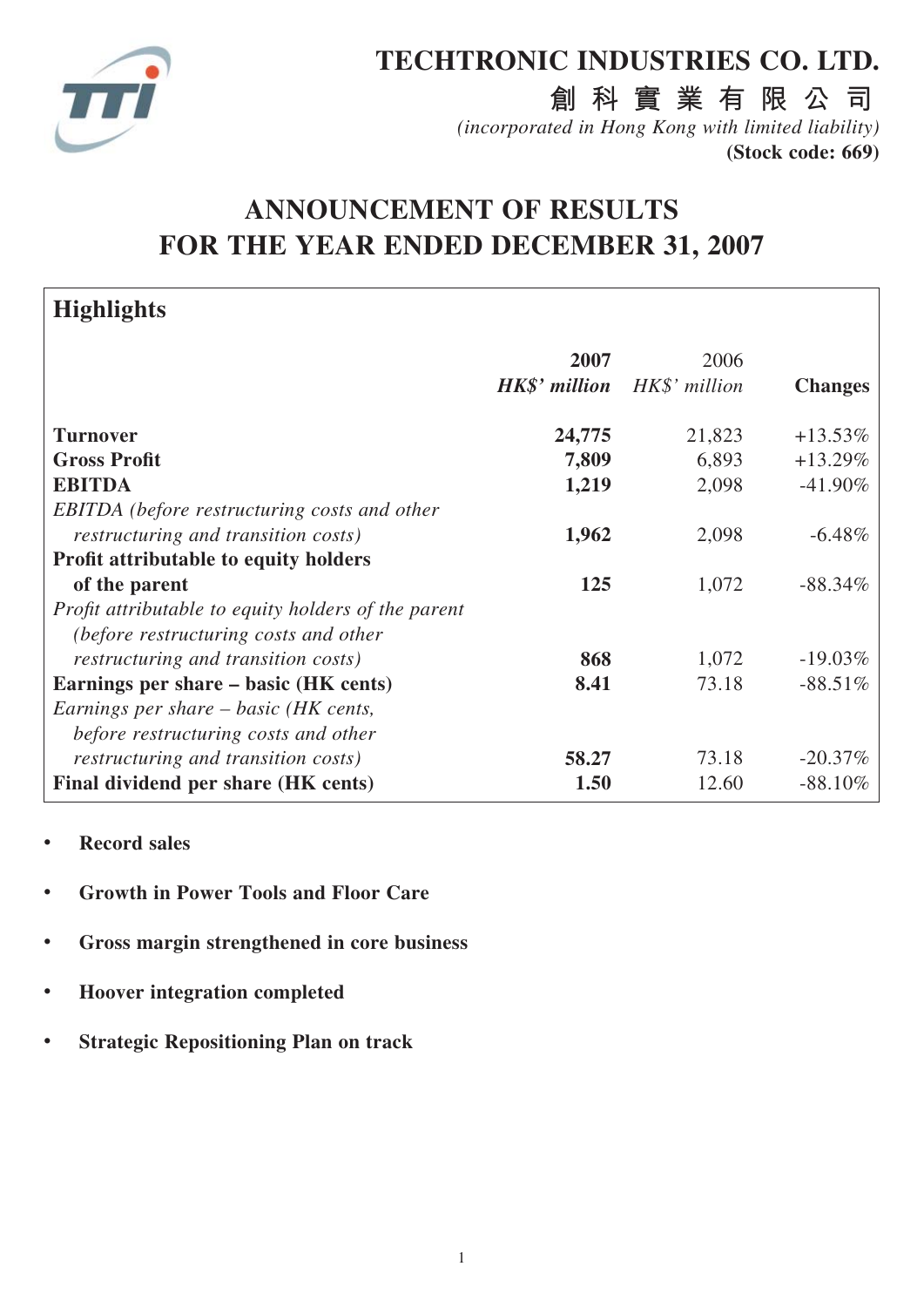# **CHAIRMAN'S STATEMENT**

TTI Group achieved record sales in 2007 of HK\$24.8 billion, 13.53% over the prior year. This growth has been achieved in a challenging macroeconomic environment in the United States as we begin to see the rewards from the Group's strategic acquisitions and restructuring.

During the year, we strengthened our market leadership position in North America as Hoover and Stiletto joined our powerful brand portfolio. Strong growth momentum was maintained in Europe and with the appointment of a new management team there, as well as in the Middle East, Canada, Latin America, and Australasia, we are positioned for continued growth in our international operations. We also took steps to develop the best management talent within TTI by introducing our Leadership Development Program for college recruiting.

The 2007 sales increase was aided by an 11 months contribution of the Hoover acquisition. Our floor care business expanded 67.79% with the acquisition, and the core floor care business maintained positive underlying momentum, growing at a mid single digit rate. New innovative products boosted our power tool business delivering low single digit growth in both professional and consumer segments. We exited non strategic business in the outdoor products category, resulting in an overall decline of sales in the power equipment division.

The Company delivered an improved gross margin for the core business in a difficult cost environment. With Hoover, our consolidated gross margin of 31.52% was comparable to 31.59% in the prior year. The introduction of new products, ongoing programs for cost containment, leveraging our scale in purchasing and administration, and improved operational efficiencies offset rising commodity prices and inflationary pressures.

The operating margin before restructuring and transition costs narrowed in 2007 due to the acquisition and the planned increase in investment in sales, marketing and R&D activities. We expect the SG&A spend will support stronger and more profitable growth going forward. Our innovation stream will benefit from the increase in R&D spending from 1.96% in 2006 to 2.16% in 2007 of sales.

The Strategic Repositioning Plan, which we announced in August 2007, is an important strategic initiative for the future growth and profitability of the Company.

HK\$743.02 million of restructuring and transition costs were charged against 2007 earnings. These included the costs to close Hoover's North Canton, Ohio manufacturing facility and relocate manufacturing to Texas, Mexico and China, plus the closure of two Milwaukee manufacturing facilities in North America. We are anticipating annual savings of approximately HK\$550 million (US\$70 million) resulting from the restructuring activities when completed.

Profit attributable to equity holders of the parent for 2007 totaled HK\$125.26 million after restructuring costs. Before restructuring costs, earnings per share was HK58.27 cents. EPS, after restructuring costs, was HK8.41 cents.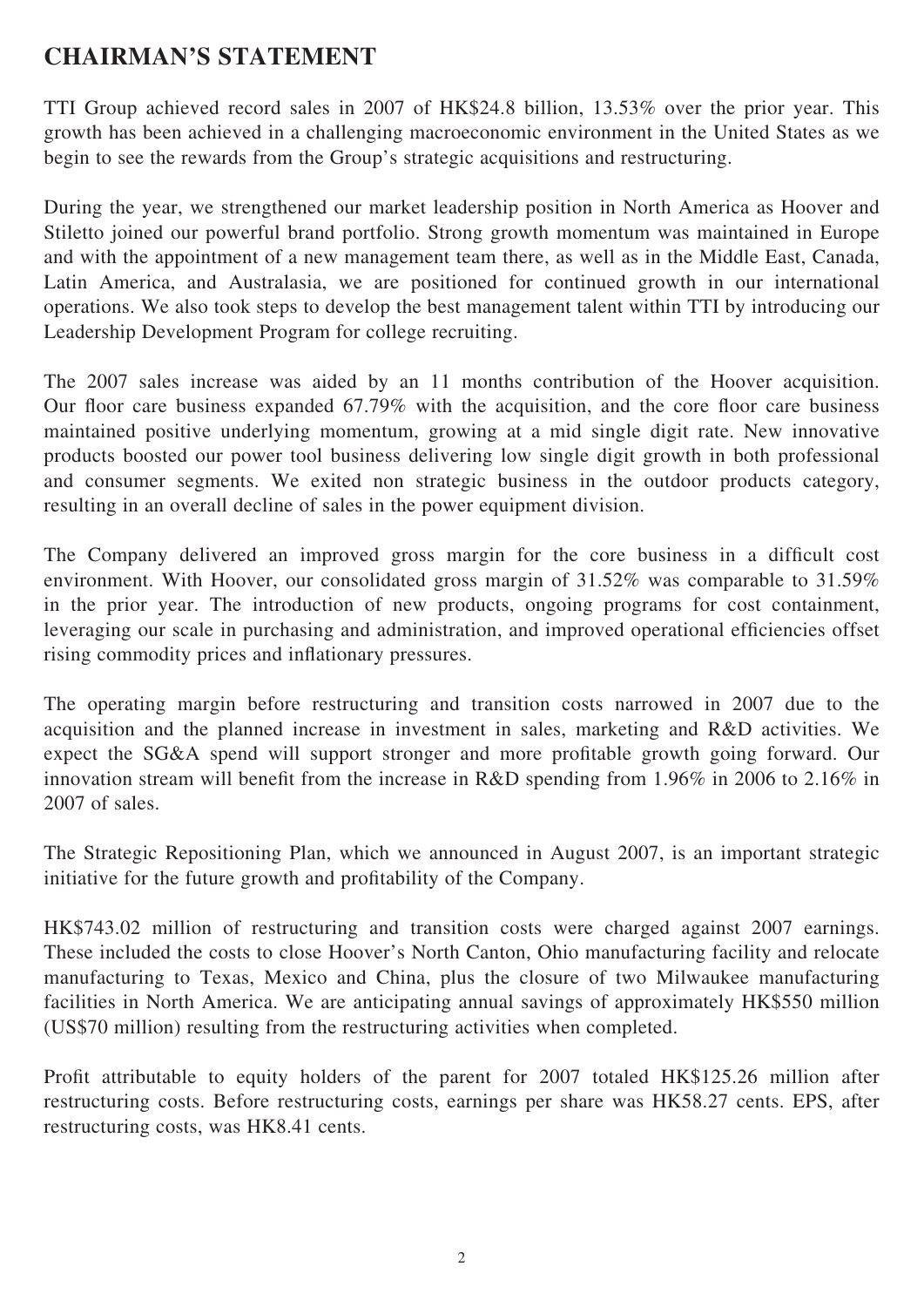## **DIVIDEND**

The Directors have recommended a final dividend of HK1.50 cents per share for the year ended December 31, 2007 (2006: HK12.60 cents) payable to the Company's shareholders whose names appear on the register of members of the Company on May 30, 2008. Subject to the approval of the shareholders at the forthcoming annual general meeting of the Company, the proposed final dividend is expected to be paid on or about July 31, 2008. This payment, together with the interim dividend of HK6.50 cents per share (2006: HK6.50 cents) paid on September 28, 2007, makes a total payment of HK8.00 cents per share for 2007 (2006: HK19.10 cents).

## **BUSINESS REVIEW**

Our Power Tools and Accessories business experienced stronger second half growth in 2007. This was due to the successful launch of new lithium battery cordless tools and strong sales in Europe. Milwaukee improved against prior year in the second half and AEG continued solid expansion. Sales of Ryobi consumer tools benefited from the launch in the second half of the green lithiumion battery line of tools, along with the continuing success of the One+ System. We are driving product development in all businesses through our Strategic Business Unit ("SBU") process that has established global platforms and directs development to the highest impact programs.

The Floor Care appliances business achieved positive sales growth in 2007 from the core business. The addition of Hoover to our brand portfolio is strategically important to providing a premium brand platform for future expansion. A timely integration of Hoover was a key priority in 2007 and as a result, we have greatly reduced manufacturing costs. We anticipate this turnaround to provide profit contribution in the future years.

## **OUTLOOK**

Our goal is to be number one in the industries we serve and we will continue to focus on our strategic drivers of powerful brands, innovative products, exceptional people, and operational excellence. Delivering innovative new products to our customers remains the core of our business and last year we were delighted with the performance of our new lithium ion cordless tools and lightweight outdoor gas products. We consider our brand portfolio to be the best in our industry providing tremendous opportunities for future geographic, new product, and business segment expansion.

Our concentration in 2008 will be the continued execution of the Strategic Repositioning Plan as we turn to our European operations, expanding the product categories and reach of our strong brand portfolio, and advancing the rigor of developing and marketing innovative products. At TTI, starting at the highest levels, we continue to nurture our strategic partnerships with major retailers and key customers. We expect some benefits in 2008 from our restructuring and are confident of achieving stronger growth in 2009 and beyond.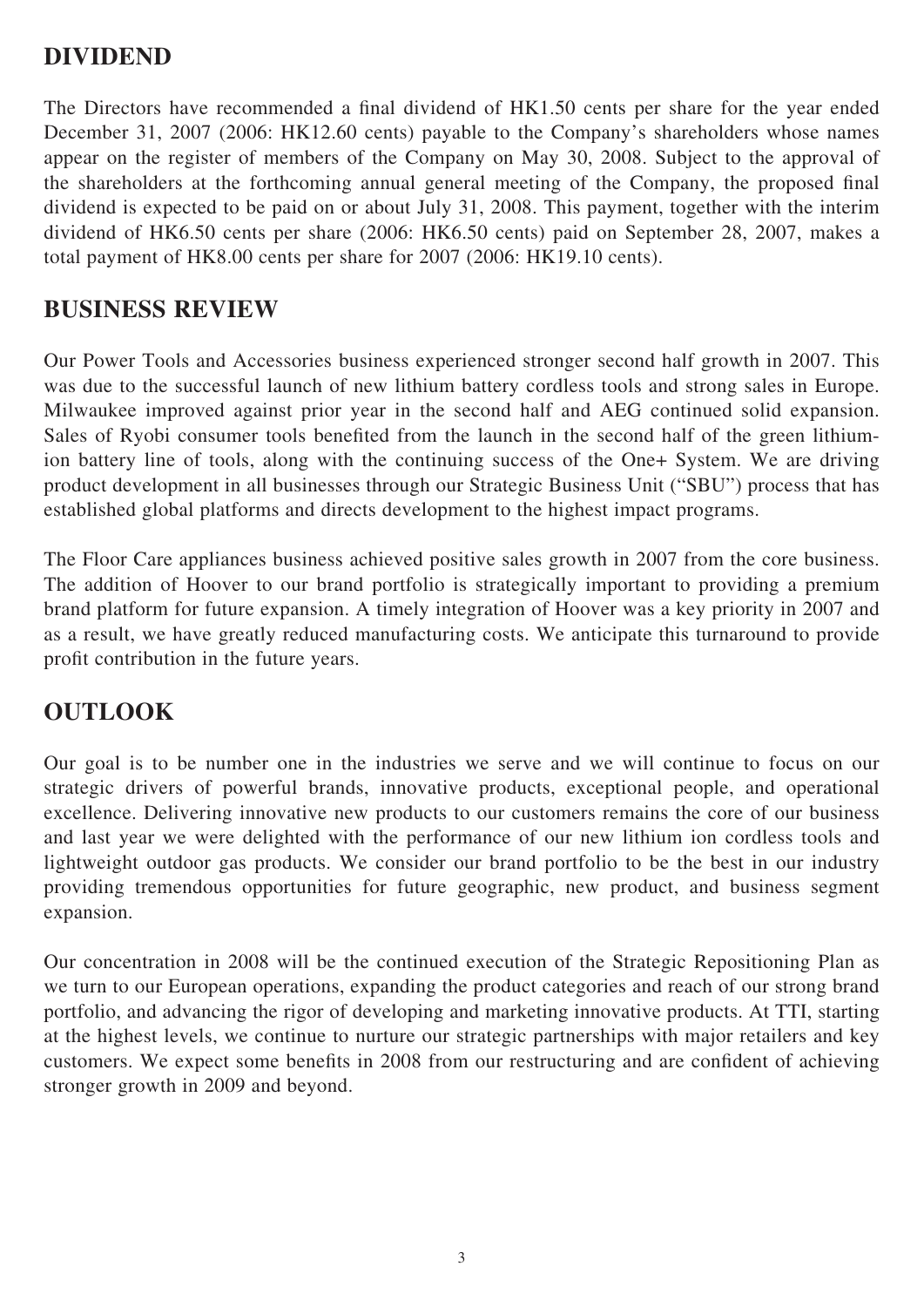Our power tool, outdoor product, and floor care business benefit from exceptional brands that professionals and consumers trust. We expect to further our market leading position in North America during 2008 with the planned introduction of new innovate products. Outside the U.S. we expect sales expansion supported by continued growth of the Canadian economy and our intensified marketing efforts in Europe, the Middle East, Latin America, and Australasia. As a result, the Company has achieved double digit revenue growth in the first quarter of 2008 and expects such growth to be maintained over the year.

Joe Galli, our newly appointed Chief Executive Officer, successfully lead the acquisition and integration of Hoover. Under Joe's guidance leaders in our geographic, brand, product, and operational business units are seizing the opportunities for growth, product innovation, and operational efficiencies with enthusiasm. We recognize leadership development and a career roadmap are important to our employees who are the engines of our business. TTI is excited about our new initiatives that will grow our employee capital such as the Milwaukee global training center.

# **HOOVER ACQUISITION**

On December 7, 2006 the Directors announced that the Company on December 6, 2006 (US Eastern Standard Time) entered into the conditional Purchase and Sale Agreement ("PSA") to purchase the Hoover Floor Care business from certain subsidiaries of Whirlpool Corporation. The total consideration for the purchase of the Hoover assets and two operating subsidiaries consists of the payment of US\$107 million (approximately HK\$831 million) in cash to Maytag Corporation (on behalf of itself and the other sellers).

All of the conditions set out in the PSA have been fulfilled as per our announcement dated January 30, 2007 and the transaction was completed on January 31, 2007. It was fully settled at the closing of the transaction by internal resources.

We have finalized the evaluation of the acquired assets and liabilities according to HKFRS 3. Accounting for Business Combinations. For that purpose we retained appraisers and actuaries who worked on the valuation of the acquired property, plant and equipment, intangibles, and long-term post retirement benefits.

# **FINANCIAL REVIEW**

### **FINANCIAL RESULTS**

### *Result Analysis*

The Group's turnover for the year amounted to HK\$24.8 billion, an increase of 13.53% as compared to the HK\$21.8 billion reported in 2006. Profit attributable to equity holders of the parent amounted to HK\$125.26 million, as compared to HK\$1.1 billion reported in 2006. Basic earnings per share for the year was at HK8.41 cents as compared to HK73.18 cents in 2006. The HK\$743.02 million restructuring and transition charges, together with negative contributions from the newly acquired operations, were major factors for the decrease in both profits and earnings per share.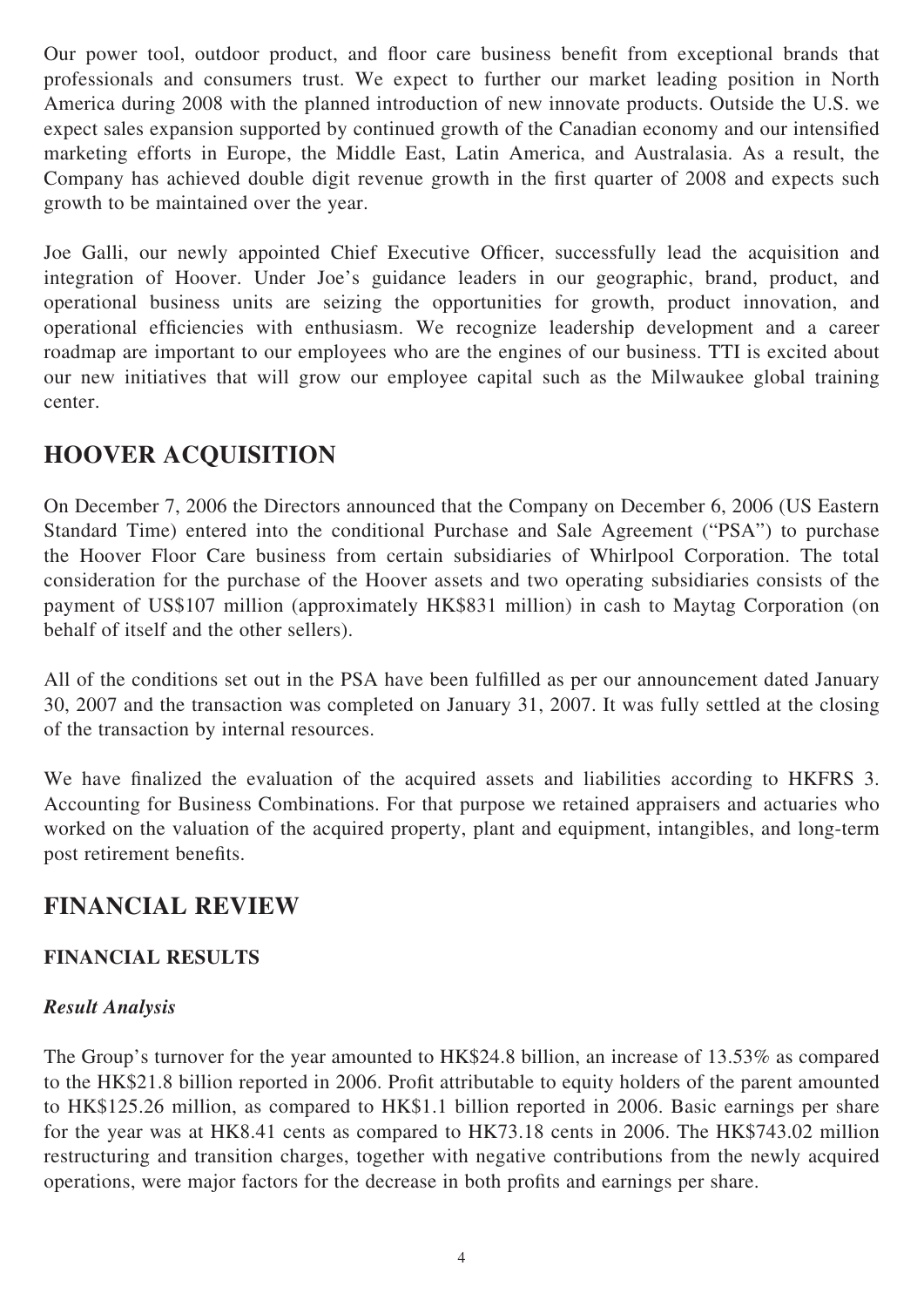EBITDA, before restructuring and transition charges, amounted to HK\$2.0 billion, decreased by 6.48% as compared to HK\$2.1 billion reported in 2006.

Following the Hoover acquisition, the Group's own brand business accounted for 85.90% of total turnover (2006: 80.24%), reinforcing the Group's strategy to continue to expand and capitalize on its strong brand portfolio. North America accounted for 73.07% (2006 : 73.69%) of the Group's revenue, after consolidating Hoover. This demonstrates the very healthy growth in markets beyond North America which grew by over 16% year on year.

### *Gross Margin*

Gross margin remained comparable to that of last year despite raw material cost increases and the RMB appreciation as a result of favorable product mix and new products being launched during the year together with an effective cost containment program within the Group.

### *Operating Expenses*

Total operating expenses increased by 28.66% to HK\$6.9 billion (2006 : HK\$5.4 billion), representing  $27.90\%$  of turnover  $(2006 : 24.62\%)$ . The increase was due to the less efficient operating costs of Hoover being consolidated in 2007.

Design and development expenses increased by 24.94% to HK\$535.13 million, representing 2.16% turnover (2006: 1.96%). The Group will continue to invest in design and development not only to maintain sales growth momentum but also further enhance margin. This been best demonstrated by the fact that despite manufacturing costs been increasing, gross margin of the Group continues to maintain and improve.

As discussed in the interim report, included in the other income is settlement for disputed legal matters. The settlement agreement contains non-disclosure terms concerning the nature of dispute, the parties to the dispute and other terms of agreement.

Net interest expenses for the year amounted to HK\$362.12 million as compared to HK\$300.23 million reported in 2006, an increase of 20.61%. The increase was due to higher cost of funds during the year, additional working capital required for the Hoover operation and to finance the restructuring and transition costs under the Strategic Repositioning Plan. Interest coverage, expressed as a multiple of EBITDA before restructuring and transition was at 4.48 times (2006 : 5.59 times).

The effective tax rate, being tax charged for the year to before tax profits was at  $23.05\%$ . However, certain tax efficiencies arising from the restructuring and transition charges did not materialize in 2007 and have been deferred to 2008. The Group will leverage this and its global operations to further improve on overall tax efficiencies.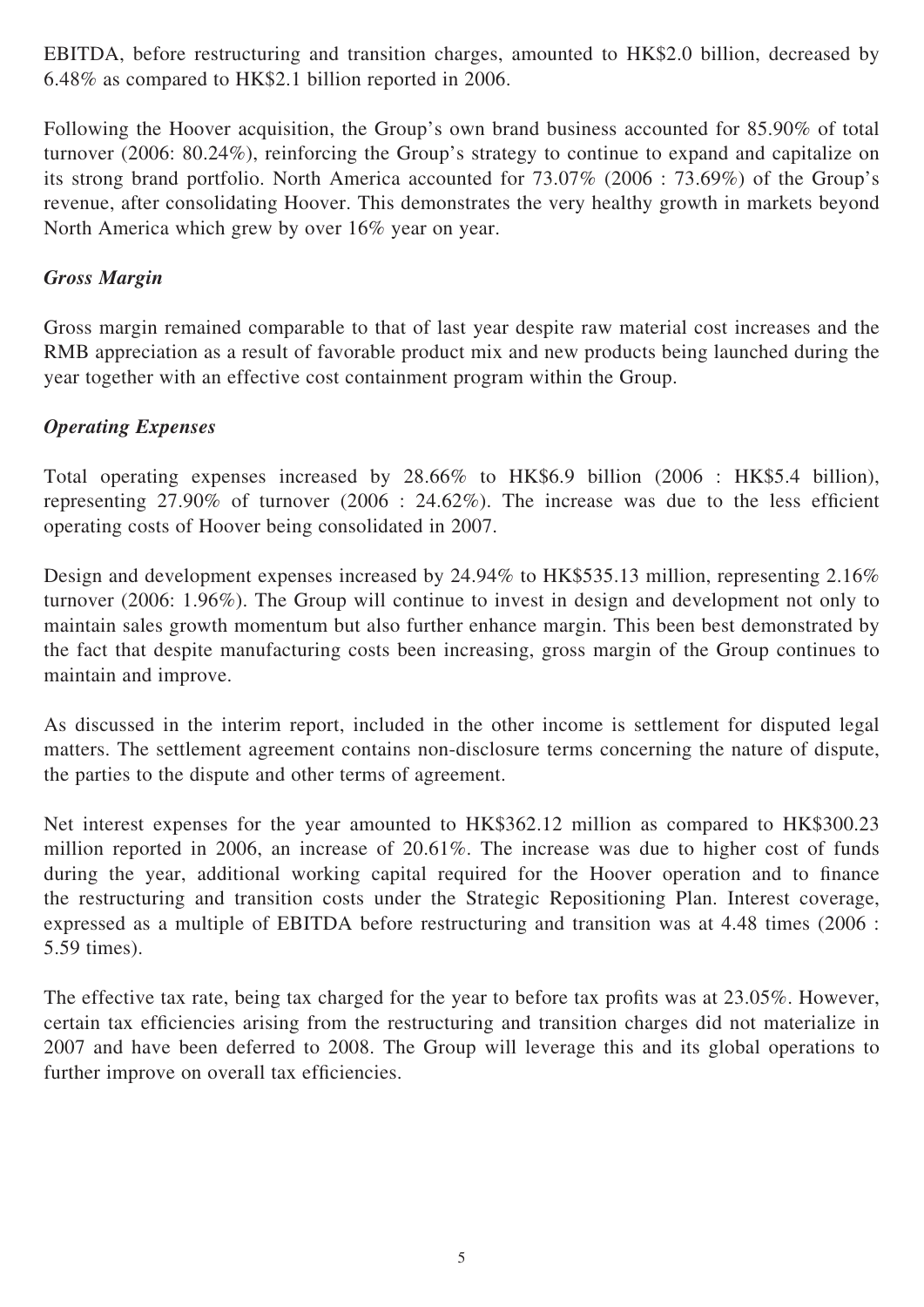## **Liquidity and Financial Resources**

### *Shareholders' Funds*

Total shareholders' funds amounted to HK\$6.9 billion, as compared to HK\$7.0 billion reported last year as a result of share repurchased during the year and redemption of Convertible bonds, and after having accounted for the HK\$743.02 million restructuring and transition costs.

#### *Financial Position*

The Group's net gearing, expressed as a percentage of total net borrowing to equity attributable to equity holders, was at 104.32% as compared to 74.14% as reported last year. The increase is mainly due to the negative contributions from the newly acquired operations during the year together with additional working capital required for the Strategic Repositioning Plan (SRP). The Group remains confident that the gearing will improve after the successful implementation of the SRP, margin improvements from the acquired business, together with very focused and stringent working capital management.

#### *Bank Borrowings*

On June 12, 2007, the Group received notice that of the US\$140 million Zero Coupon Convertible Bonds in issue, US\$127.85 million, representing approximately 91% of the total bond outstanding, exercised their Put Option that the bonds be redeemed on July 8, 2007. The Put amount was fully settled on the due date.

Following the redemption of the convertible bonds, long term debts accounted for 41.27% of the total debt as compared to 62.54% in 2006.

The Group's major borrowings continued to be in US Dollars and HK Dollars. Other than the fixed rate notes and the unredeemed portion of the Zero Coupon Convertible Bonds, all borrowings are either LIBOR or Hong Kong best lending rates based. There is a natural hedge mechanism in place as the Group's major revenues are in US Dollars and currency exposure therefore is low. Currency, interest rate exposures together with cash management functions are all being closely monitored and managed by the Group's treasury team.

#### *Working Capital*

Total inventory increased from HK\$4.0 billion in 2006 to HK\$5.9 billion in 2007 with the consolidation of Hoover's operation and additional inventory built during the year for the strategic repositioning plan. The number of days inventory increased by 6 days from 67 days to 73 days. The Group will focus in reducing the inventory level and improve inventory turns.

Trade receivable turnover days were at 56 days as compared to 54 days as reported last year. The Group is comfortable with the quality of the receivables and will continue to exercise due care in managing the credit exposure.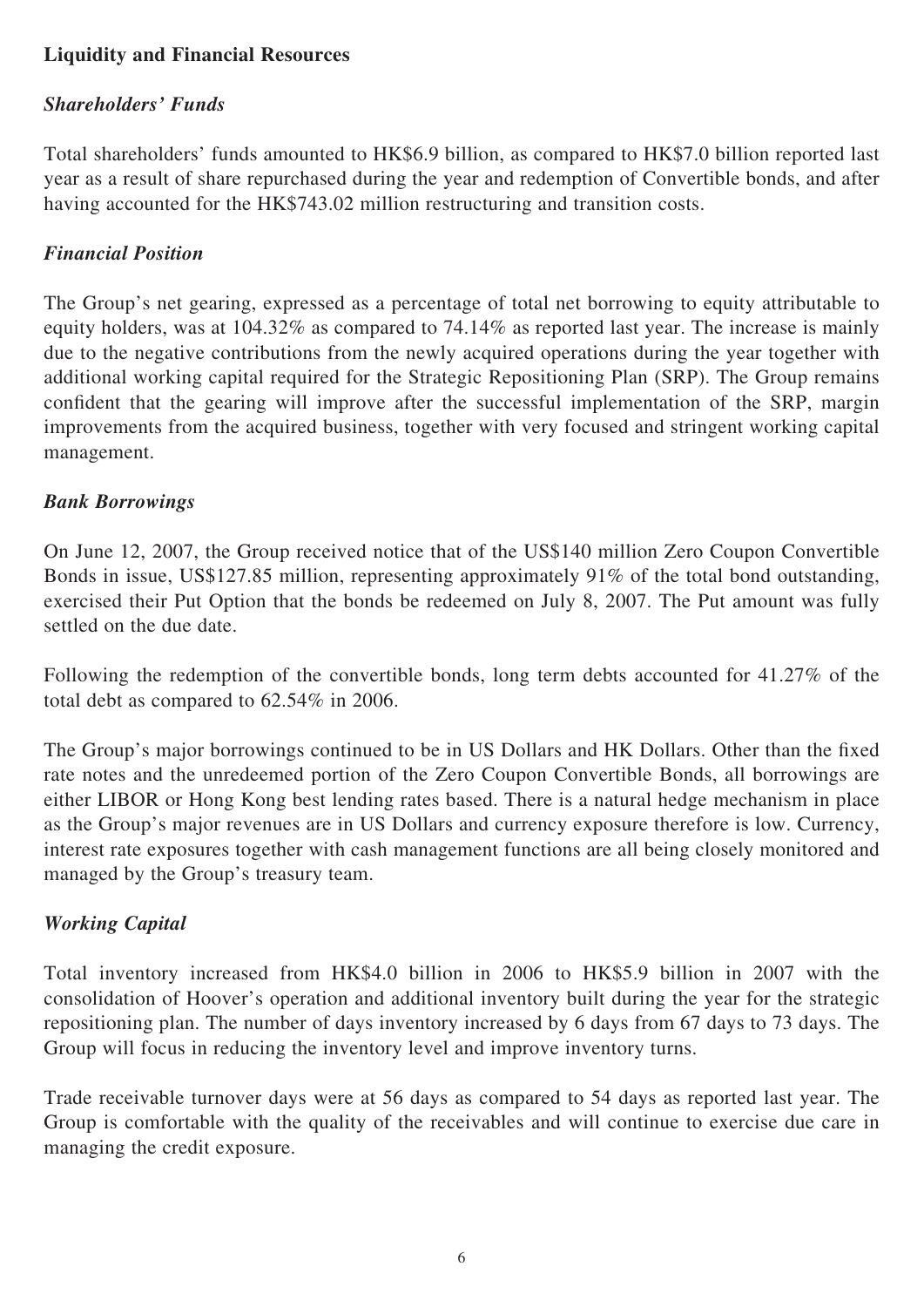Trade payable days extended by 3 days from 56 days reported in 2006 to 59 days in 2007.

## *Capital Expenditure*

Total capital expenditure for the year amounted to HK\$859.71 million with HK\$265.80 million related to the China factory expansion and HK\$130.22 million from the newly acquired Hoover business.

### *Capital Commitment and Contingent Liability*

As at December 31, 2007, total capital commitments amounted to HK\$391.35 million (2006: HK\$620.09 million) and there were no material contingent liabilities or off balance sheet obligations.

### *Charges*

None of the Group's assets are charged or subject to encumbrance.

### **Human Resources**

The Group employed a total of 23,685 employees (2006: 20,679 employees) in Hong Kong and overseas. Total staff costs for the period under review amounted to HK\$3,186.75 million as compared to HK\$2,456.31 million last year.

The Group regards human capital as vital for the Group's continuous growth and profitability and remains committed to improve the quality, competence and skills of all employees. It provides job related training and leadership development programs throughout the organization. The Group continues to offer competitive remuneration packages, discretionary share options and bonuses to eligible staff, based on the performance of the Group and the individual employee.

# **STRATEGIC REPOSITIONING PLAN**

The Board of Directors approved in 2007 a series of strategic repositioning initiatives designed to significantly boost our future performance by exploiting the synergies and growth opportunities offered by our acquisitions and business scale. The plan includes:

- Re-deployment of our global manufacturing and product development capabilities;
- Reorganization into new product and regional business units for more efficient management of brands, products, and investments; and
- Expanding the marketing of our brands and products in markets where they are underrepresented.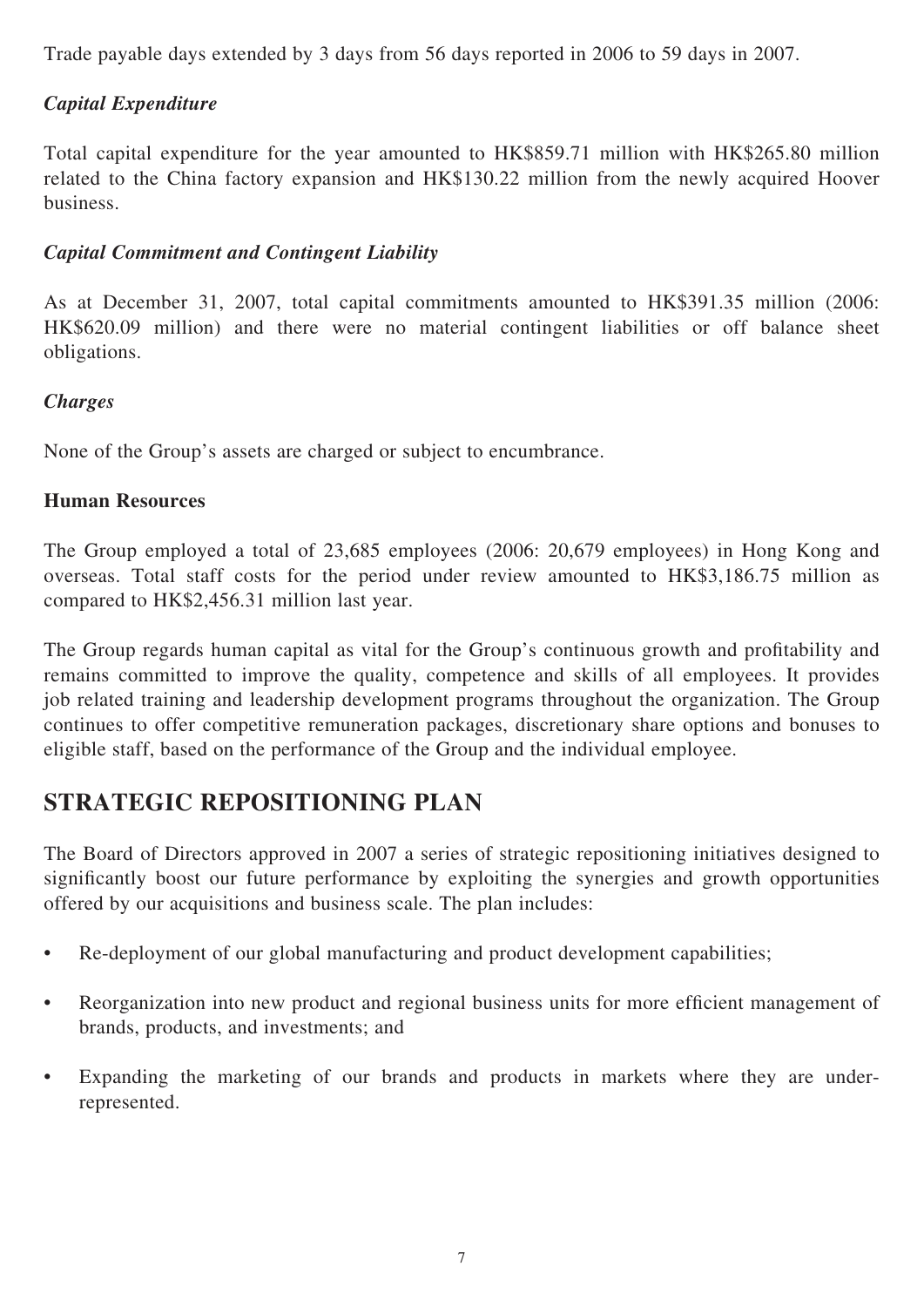### **Costs and Savings**

The total estimated non-recurring cost of the Strategic Repositioning Plan over three years is about US\$150 million, including about US\$55 million of non-cash and US\$95 million of cash restructuring charges, and about US\$22 million of related transition expenses. Once the redeployment and reorganization plans have been fully implemented, the anticipated annualized pre-tax savings should be over HK\$550 million (US\$70 million).

For full year 2007, the initiatives generated a pre-tax restructuring charge of HK\$668.48 million (US\$86 million), including HK\$400.70 million (US\$51 million) for Hoover, and HK\$267.78 million (US\$35 million) for other restructuring. The cash portion of these charges was HK\$416.18 million, and the non-cash portion was HK\$252.30 million. In addition to the restructuring charges in 2007, we incurred related pre-tax transition expenses of HK\$74.54 million (US\$9 million) that do not qualify as exit costs under HKFRS, including HK\$34.19 million (US\$4 million) for Hoover and HK\$40.35 million (US\$5 million) for other.

We estimate the future restructuring charges to be approximately HK\$500 million (US\$64 million), about 65% cash and 35% non-cash, all to be recognized in 2008. In addition to the further restructuring charges in 2008, we expect to incur related transition expenses of approximately HK\$100 million (US\$13 million) that do not qualify as exit costs under HKFRS.

### **Repositioning Status**

- Redeployment of the Group's global manufacturing and product development capabilities is on schedule.
- Reorganization of the Group into new product and regional business units is nearing completion.
- Initiatives to expand marketing of our brands and products in under-represented markets were launched in several markets in 2007, and additional markets will be targeted in 2008.

### *Floor-Care Division*

The Hoover integration is virtually complete, and the Hoover operation is on track to deliver positive operating results for 2008 and beyond.

- The production in North Canton, Ohio has been integrated into TTI's Texas and Mexico facilities and current China facilities.
- A global R&D center was constructed in Ohio to host all US R&D activities for Hoover and Royal, and to lead R&D globally. This investment will support a more robust new product design and development pipeline, ensuring the Group is able to leverage globally its market leading technology capability.
- Hoover's prior distribution activities have been migrated into Royal's existing facilities, yielding significant cost savings, improved shipping and handling productivity, and better service levels for customers.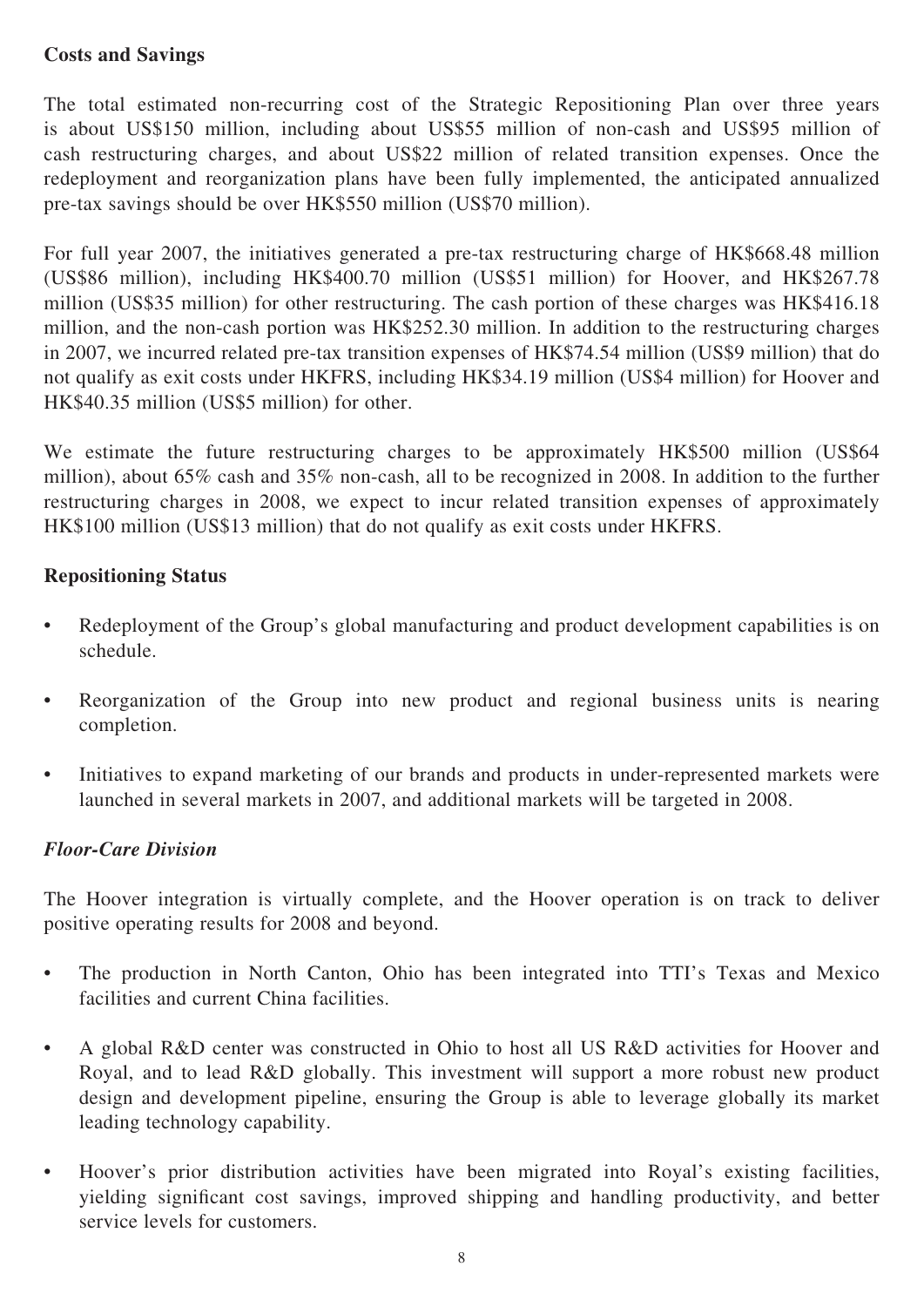### *Power Equipment Division*

The move of Milwaukee production to China will yield significant cost savings in 2008 and beyond.

- The production transfer of Milwaukee cordless products to the Group's China facilities is complete, and the transfer of corded products is on target;
- TTI has announced the closure of 2 US facilities by the end of 2008.
- The construction of a new facility and test labs in China, dedicated to the manufacturing of professional tools, is almost completed and is expected to be in operation by the second half of 2008.

TTI is streamlining European operations to optimize the production of higher complexity products to meet the needs of the European and US markets. The majority of the European corded products have already been transferred to China.

### *Regional Business Units and Expansion into Under-Represented Markets*

New regional business units established during 2007 included Europe and the Middle East, Canada, and Australasia. The leaders of these new regional units are responsible for streamlining existing operations, developing strategic partnerships, and expanding into under-represented markets. Under-represented markets given increased attention in 2007 included Canada, Eastern Europe, and the Middle East. Markets slated for increased attention in 2008 include certain countries in Western Europe, Latin America, and Asia including China.

# **REVIEW OF FINANCIAL INFORMATION**

The Audit Committee has reviewed with senior management of the Group and Messrs Deloitte Touche Tohmatsu the accounting principles and practices adopted by the Company and has discussed internal controls and financial reporting matters, including the review of the Group's consolidated financial statements for the year ended December 31, 2007. The Board acknowledges its responsibility for the preparation of the accounts of the Group.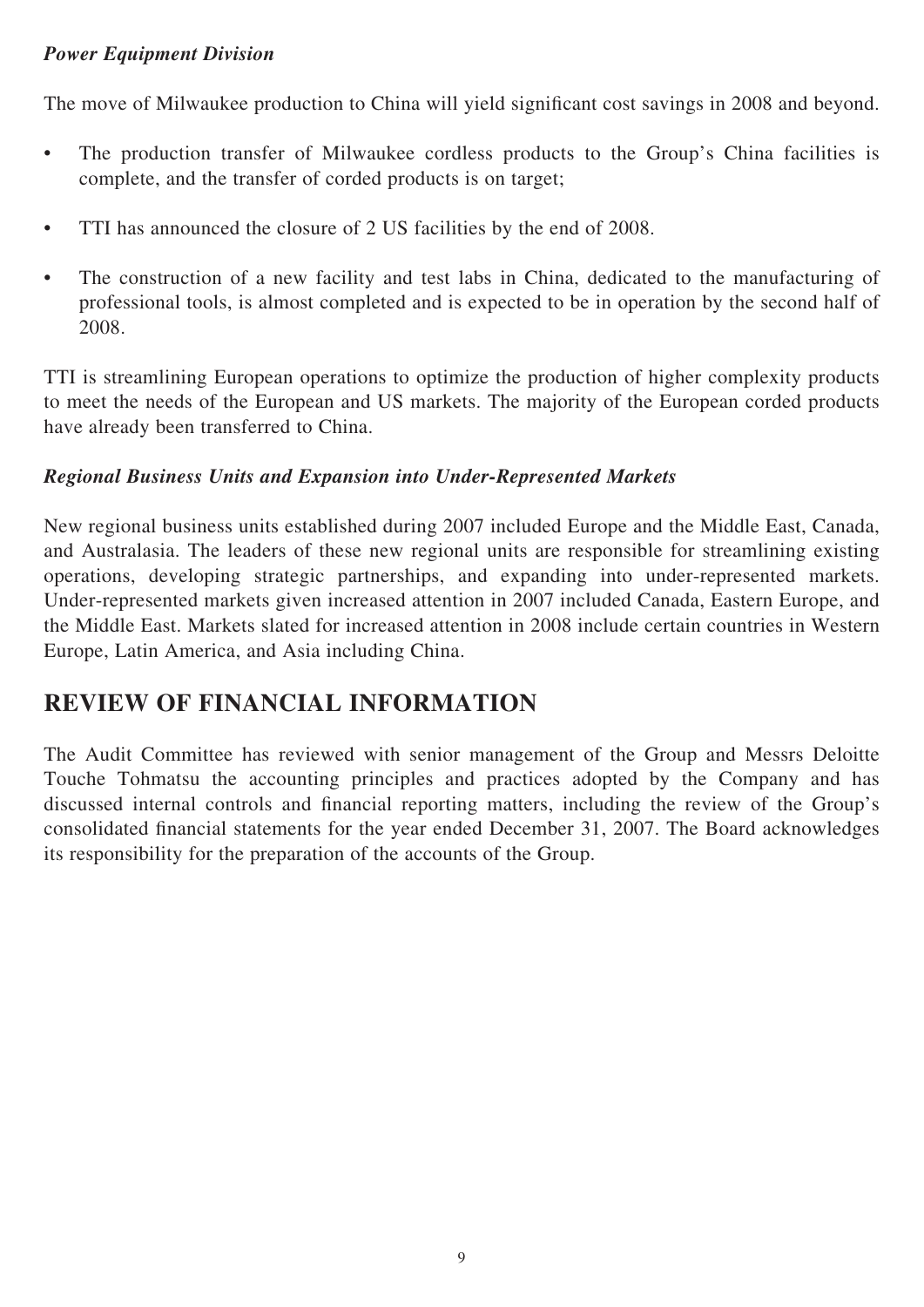# **CODE ON CORPORATE GOVERNANCE PRACTICES**

The Company confirms that it has complied with all the code provisions of the Code on Corporate Governance Practices (the "CG Code") set out in Appendix 14 of the Listing Rules throughout the year ended December 31, 2007, save that:

- 1. The roles of Chairman and Chief Executive Officer of the Company were performed by Mr Horst Julius Pudwill until February 1, 2008. Mr Joseph Galli Jr was appointed Chief Executive Officer and Executive Director of the Company effective February 1, 2008. Mr Pudwill continues in his role as Chairman and Executive Director. This is to allow Mr Pudwill to focus on the strategic planning and development of the Group. These changes are made in respond to the ongoing expansion and development of the Group and to comply with the requirement of the recommended code provision A.2.1 of the CG Code that the roles of Chairman and Chief Executive Officer should be separate and not be performed by the same individual.
- 2. None of the directors are appointed for a specific term since they are subject to retirement by rotation and re-election in accordance with the Articles of Association of the Company. Under Article 103 of the Articles of Association of the Company, one third of the Board must retire by rotation at each annual general meeting of the Company and, if eligible, offer themselves for reelection.

# **CODE OF CONDUCT FOR SECURITIES TRANSACTIONS BY DIRECTORS**

The Company has adopted the Model Code for Securities Transactions by Directors as set out in Appendix 10 of the Listing Rules (the "Model Code"). Having made specific enquiries with all its Directors, the Company confirms that during the year all its Directors have complied with the required standards as set out in the Model Code.

# **PURCHASE, SALE OR REDEMPTION OF SHARES**

A total of 4,358,500 ordinary shares of HK\$0.10 each were repurchased by the Company during the year at prices ranging from HK\$6.48 to HK\$9.25 per share. The aggregate amount paid by the Company for such repurchases amounting to HK\$35,175,000, was charged to the retained earnings.

The repurchased shares were cancelled and the issued share capital and the capital redemption reserve of the Company was reduced and increased respectively by the par value thereof.

The repurchase of the Company's shares during the year were effected by the directors pursuant to the mandate from shareholders received at the previous annual general meeting, with a view to benefiting shareholders as a whole by enhancing the net asset value per share and earnings per share of the Company.

Except as disclosed above, neither the Company nor any of its subsidiaries purchased, redeemed or sold any of the Company's listed securities during the year.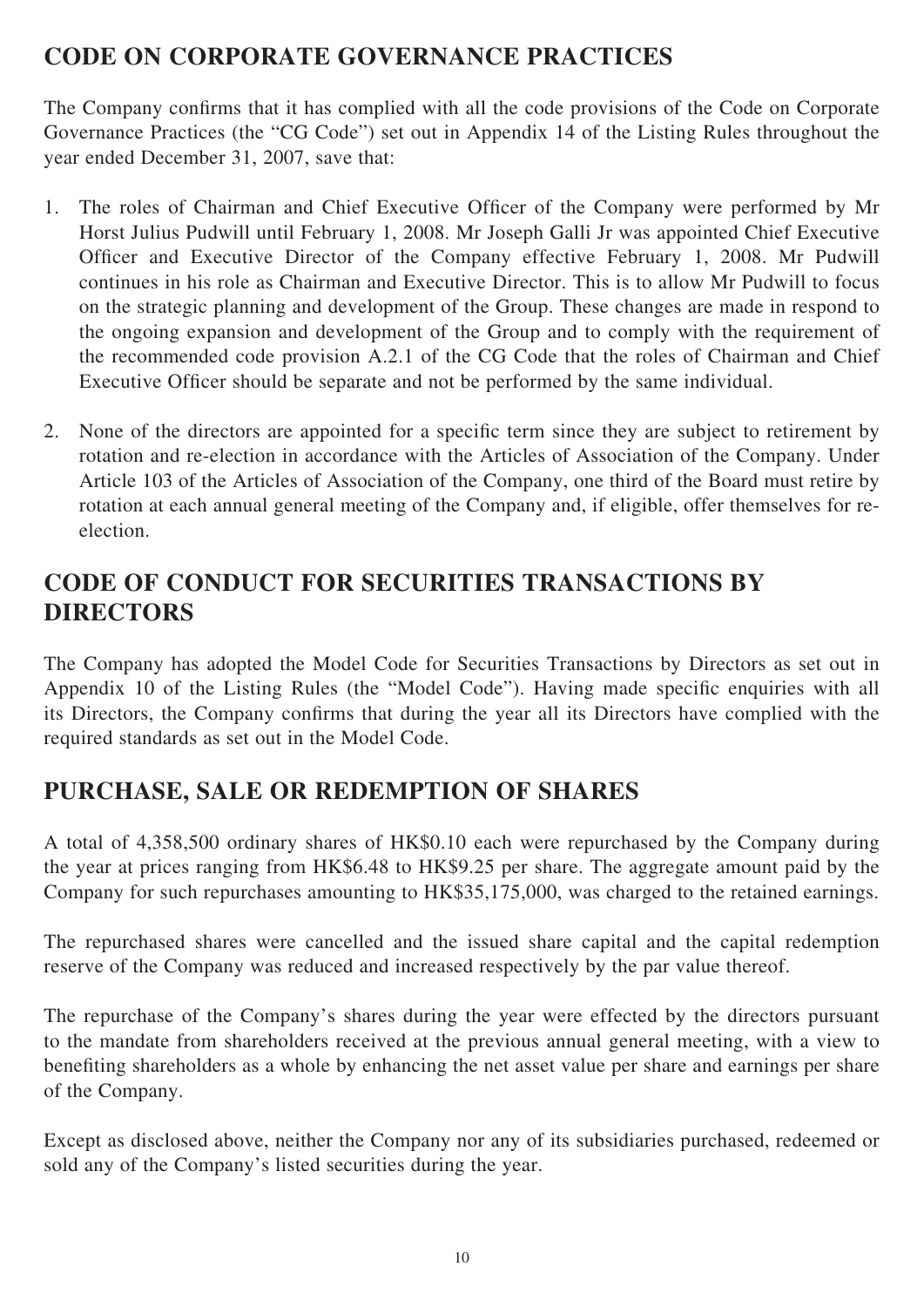# **CLOSURE OF REGISTER OF MEMBERS**

The register of members of the Company will be closed from May 28, 2008 to May 30, 2008, both days inclusive. In order to qualify for the final dividend, all transfers accompanied by the relevant share certificates must be lodged with the Company's share registrars, Secretaries Limited, at 26/F., Tesbury Centre, 28 Queen's Road East, Hong Kong not later than 4:00 p.m. on May 27, 2008.

# **ANNUAL GENERAL MEETING**

The annual general meeting of the Company will be held at Nathan Room, Lower Lobby, Conrad Hong Kong, Pacific Place, 88 Queensway, Hong Kong on May 30, 2008 at 10:00 a.m. The notice of the annual general meeting will be published and dispatched to the shareholders of the Company in accordance with the requirement under the articles of association of the Company and the Listing Rules on or about 30 April, 2008.

## **APPRECIATION**

Once again, I would like to close by thanking our employees for their passion and commitment in moving us forward in our vision of being the world leader in our core businesses. My fellow directors provided insight and thoughtful analysis throughout the year guiding our governance and vision. Finally, we truly appreciate the support of our shareholders, customers, and partners for their contribution.

> By Order of the Board **Horst Julius Pudwill** *Chairman*

Hong Kong, April 16, 2008

*As at the date of this announcement, the Board comprises six group Executive Directors, namely Mr Horst Julius Pudwill (Chairman), Dr Roy Chi Ping Chung JP (Vice Chairman), Mr Joseph Galli Jr (Chief Executive Officer), Mr Patrick Kin Wah Chan, Mr Frank Chi Chung Chan and Mr Stephan Horst Pudwill, one Non-executive Director, namely Mr Vincent Ting Kau Cheung, and four Independent Non-executive Directors, namely Mr Joel Arthur Schleicher, Mr Christopher Patrick Langley OBE, Mr Manfred Kuhlmann and Mr Peter David Sullivan.*

*This results announcement is published on the websites of the Company (www.ttigroup.com) and the HKExnews website (www. hkexnews.com.hk).* 

*All trademarks used are intellectual property of their respective owners and are protected under trademark law.* 

*The use of the trademark Ryobi® is pursuant to a license granted by Ryobi Limited.*

*RIDGID® is a registered trademark of Ridgid, Inc., part of Emerson Professional Tools, a business of St. Louis-based Emerson (NYSE: EMR). The orange color used on these products and the combination of orange and grey are trademarks for RIDGID® brand power tools.*

*Sears® , Craftsman® and Kenmore® brands are registered trademarks of Sears Brands, LLC.*

*AEG® is a registered trademark and its use is pursuant to a License granted by Licentia Patent-Verwaltungs-GmbH.*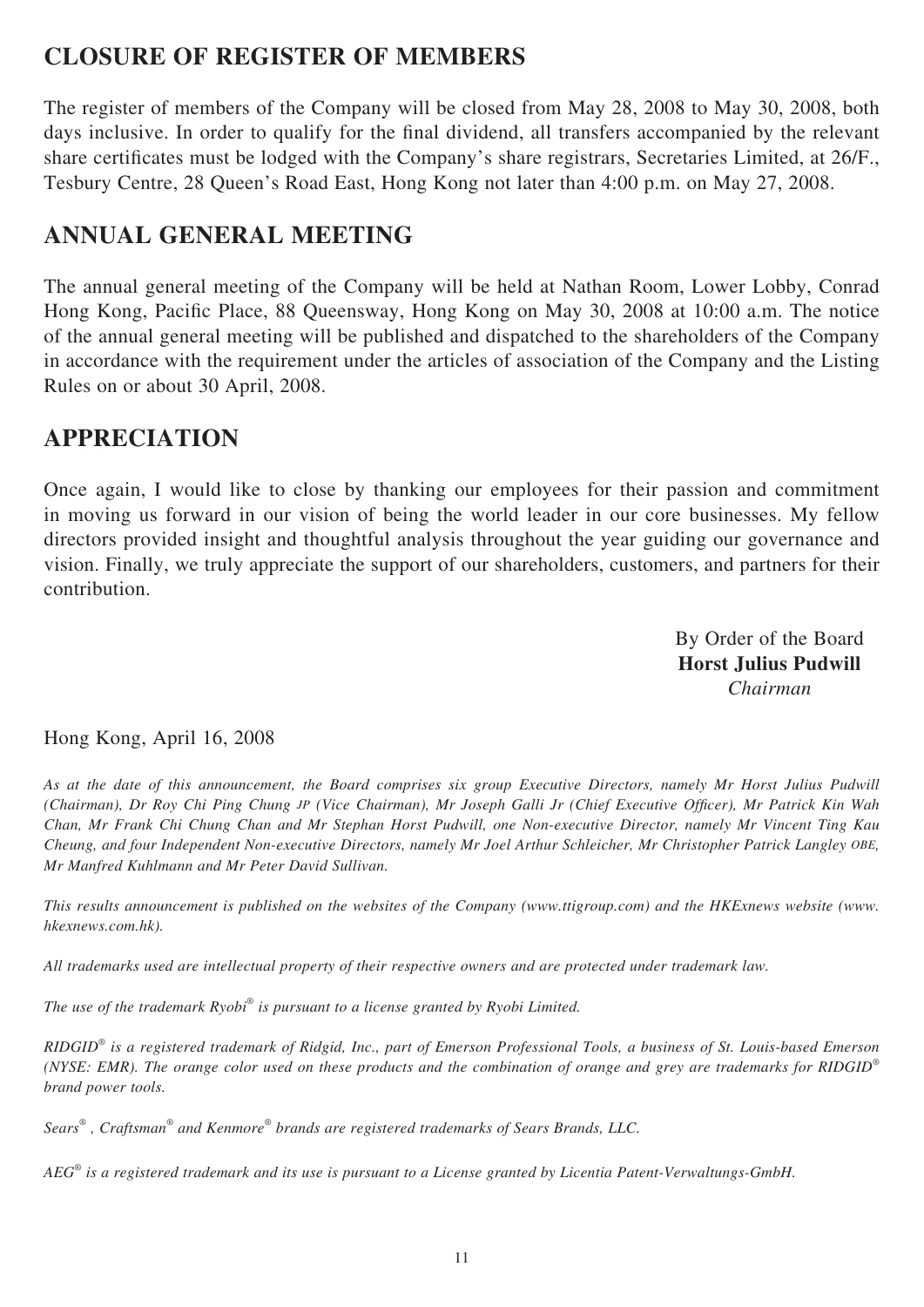# **RESULTS SUMMARY**

## **CONSOLIDATED INCOME STATEMENT**

*For the year ended December 31, 2007*

|                                                                                                     |                | 2007            | 2006           | 2007            | 2006        |
|-----------------------------------------------------------------------------------------------------|----------------|-----------------|----------------|-----------------|-------------|
|                                                                                                     | <b>Notes</b>   | <b>HK\$'000</b> | HK\$'000       | <b>US\$'000</b> | US\$'000    |
|                                                                                                     |                |                 |                | (Note 14)       | (Note 14)   |
| Turnover                                                                                            | $\overline{2}$ | 24,774,987      | 21,822,597     | 3,176,280       | 2,797,769   |
| Cost of sales                                                                                       |                | (16,965,980)    | (14, 929, 737) | (2, 175, 125)   | (1,914,069) |
| Gross profit                                                                                        |                | 7,809,007       | 6,892,860      | 1,001,155       | 883,700     |
| Other income                                                                                        | $\mathfrak{Z}$ | 377,464         | 43,423         | 48,393          | 5,567       |
| Interest income                                                                                     |                | 97,658          | 91,454         | 12,520          | 11,725      |
| Selling, distribution, advertising                                                                  |                |                 |                |                 |             |
| and warranty expenses                                                                               |                | (3,478,699)     | (2,529,631)    | (445, 987)      | (324,312)   |
| Administrative expenses                                                                             |                | (2,898,057)     | (2,414,135)    | (371, 546)      | (309, 504)  |
| Research and development costs                                                                      | $\overline{4}$ | (535, 134)      | (428,311)      | (68, 607)       | (54, 912)   |
| Finance costs                                                                                       |                | (459, 779)      | (391, 679)     | (58, 946)       | (50,215)    |
| Profit before restructuring costs,<br>other restructuring and<br>transition costs, share of results |                |                 |                |                 |             |
| of associates and taxation                                                                          |                | 912,460         | 1,263,981      | 116,982         | 162,049     |
| Restructuring costs                                                                                 |                | (668, 481)      |                | (85,703)        |             |
| Other restructuring and transition costs                                                            |                | (74, 537)       |                | (9,556)         |             |
| Share of results of associates                                                                      |                | (270)           | (895)          | (35)            | (115)       |
| Profit before taxation                                                                              |                | 169,172         | 1,263,086      | 21,688          | 161,934     |
| Taxation                                                                                            | 5              | (38,999)        | (184, 017)     | (5,000)         | (23, 592)   |
|                                                                                                     |                |                 |                |                 |             |
| Profit for the year                                                                                 | 6              | 130,173         | 1,079,069      | 16,688          | 138,342     |
| Attributable to:                                                                                    |                |                 |                |                 |             |
| Equity holders of the parent                                                                        |                | 125,257         | 1,071,864      | 16,058          | 137,418     |
| Minority interests                                                                                  |                | 4,916           | 7,205          | 630             | 924         |
|                                                                                                     |                |                 |                |                 |             |
|                                                                                                     |                | 130,173         | 1,079,069      | 16,688          | 138,342     |
| Dividends paid                                                                                      |                | 287,501         | 279,845        | 36,859          | 35,878      |
| Earnings per share (HK/US cents)                                                                    | 7              |                 |                |                 |             |
| <b>Basic</b>                                                                                        |                | 8.41            | 73.18          | 1.08            | 9.38        |
| Diluted                                                                                             |                | 7.40            | 70.12          | 0.95            | 8.99        |
|                                                                                                     |                |                 |                |                 |             |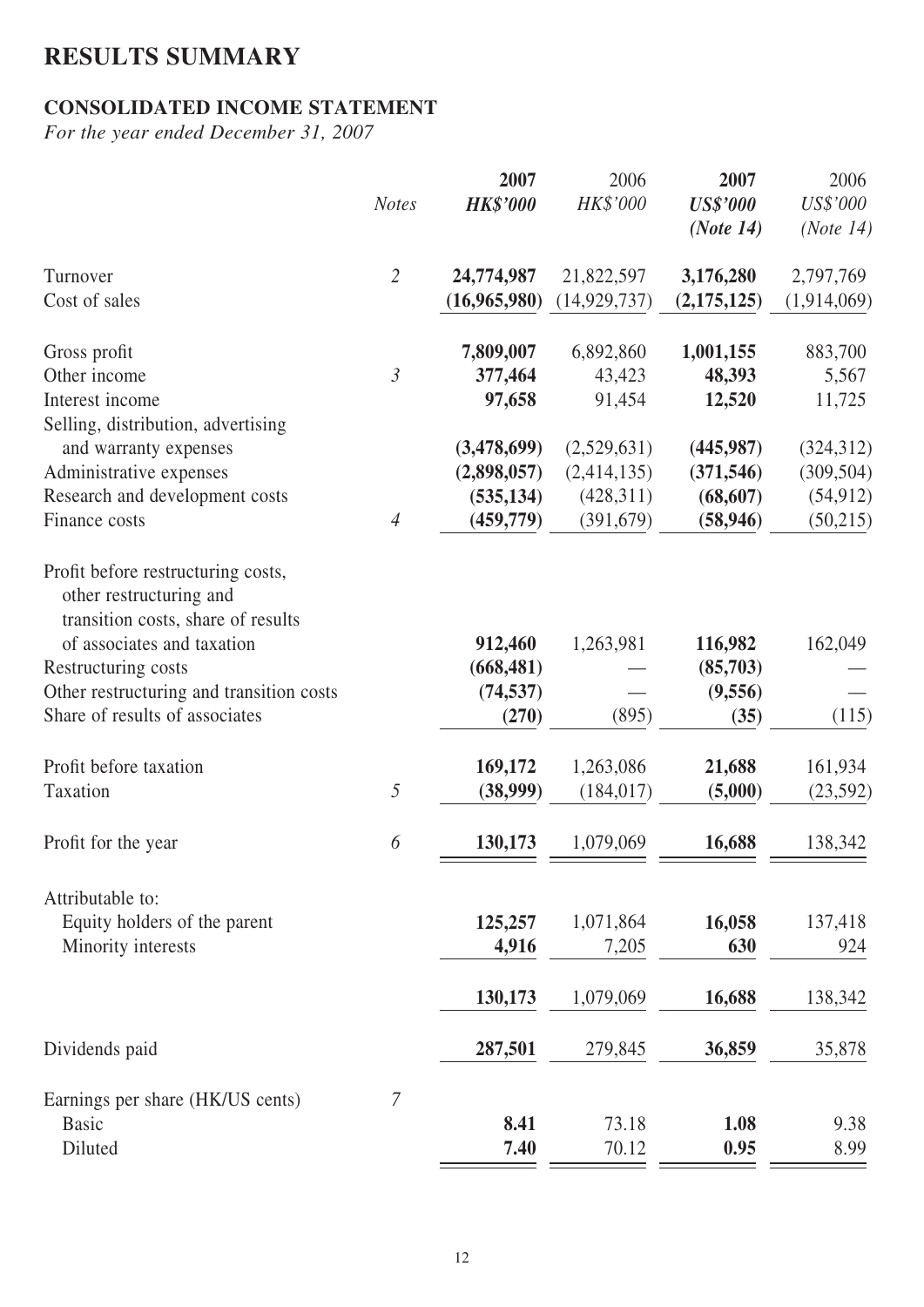## **CONSOLIDATED BALANCE SHEET**

*As at December 31, 2007*

|                                                             | <b>Notes</b> | 2007<br><b>HK\$'000</b> | 2006<br>HK\$'000 | 2007<br><b>US\$'000</b> | 2006<br>US\$'000 |
|-------------------------------------------------------------|--------------|-------------------------|------------------|-------------------------|------------------|
| <b>ASSETS</b>                                               |              |                         |                  | (Note 14)               | (Note 14)        |
| Non-current assets                                          |              |                         |                  |                         |                  |
| Property, plant and equipment                               | 8 & 12       | 2,612,534               | 1,791,746        | 334,940                 | 229,711          |
| Lease prepayments                                           |              | 78,799                  | 66,659           | 10,102                  | 8,546            |
| Goodwill                                                    |              | 4,164,129               | 4,042,996        | 533,863                 | 518,333          |
| Intangible assets                                           |              | 2,176,077               | 1,620,181        | 278,984                 | 207,716          |
| Interests in associates                                     |              | 203,637                 | 192,989          | 26,107                  | 24,742           |
| Available-for-sale investments                              |              | 17,058                  | 43,315           | 2,187                   | 5,553            |
| Deferred tax assets                                         |              | 762,907                 | 706,493          | 97,809                  | 90,576           |
|                                                             |              | 10,015,141              | 8,464,379        | 1,283,992               | 1,085,177        |
| Current assets                                              |              |                         |                  |                         |                  |
| Inventories                                                 |              | 5,951,606               | 4,019,883        | 763,026                 | 515,370          |
| Trade and other receivables                                 | 9            | 4,471,844               | 3,827,038        | 573,313                 | 490,646          |
| Deposits and prepayments                                    |              | 470,147                 | 544,977          | 60,275                  | 69,869           |
| Bills receivable                                            |              | 469,002                 | 578,560          | 60,128                  | 74,174           |
| Tax recoverable                                             |              | 271,134                 | 150,312          | 34,761                  | 19,271           |
| Trade receivables from associates                           |              | 10,053                  | 8,554            | 1,289                   | 1,097            |
| Held-for-trading investments                                |              | 17,192                  | 7,800            | 2,204                   | 1,000            |
| Bank balances, deposits and cash                            |              | 3,293,327               | 3,718,798        | 422,221                 | 476,769          |
|                                                             |              | 14,954,305              | 12,855,922       | 1,917,217               | 1,648,196        |
| <b>Current liabilities</b>                                  |              |                         |                  |                         |                  |
| Trade and other payables                                    | 10           | 4,466,407               | 3,118,120        | 572,617                 | 399,759          |
| Bills payable                                               |              | 299,223                 | 335,455          | 38,362                  | 43,007           |
| Warranty provision                                          |              | 474,386                 | 369,638          | 60,819                  | 47,389           |
| Trade payable to an associate                               |              |                         | 11,811           |                         | 1,514            |
| Tax payable                                                 |              | 286,069                 | 168,769          | 36,676                  | 21,637           |
| Restructuring provision<br>Obligations under finance leases |              | 418,380                 |                  | 53,638                  |                  |
| — due within one year                                       |              | 17,635                  | 18,535           | 2,261                   | 2,376            |
| Discounted bills with recourse<br>Unsecured borrowings      |              | 3,036,449               | 2,501,155        | 389,288                 | 320,661          |
| — due within one year                                       |              | 2,566,503               | 421,849          | 329,038                 | 54,083           |
| <b>Bank</b> overdrafts                                      |              | 418,369                 | 268,725          | 53,637                  | 34,452           |
|                                                             |              | 11,983,421              | 7,214,057        | 1,536,336               | 924,878          |
| Net current assets                                          |              | 2,970,884               | 5,641,865        | 380,881                 | 723,318          |
| Total assets less current liabilities                       |              | 12,986,025              | 14,106,244       | 1,664,873               | 1,808,495        |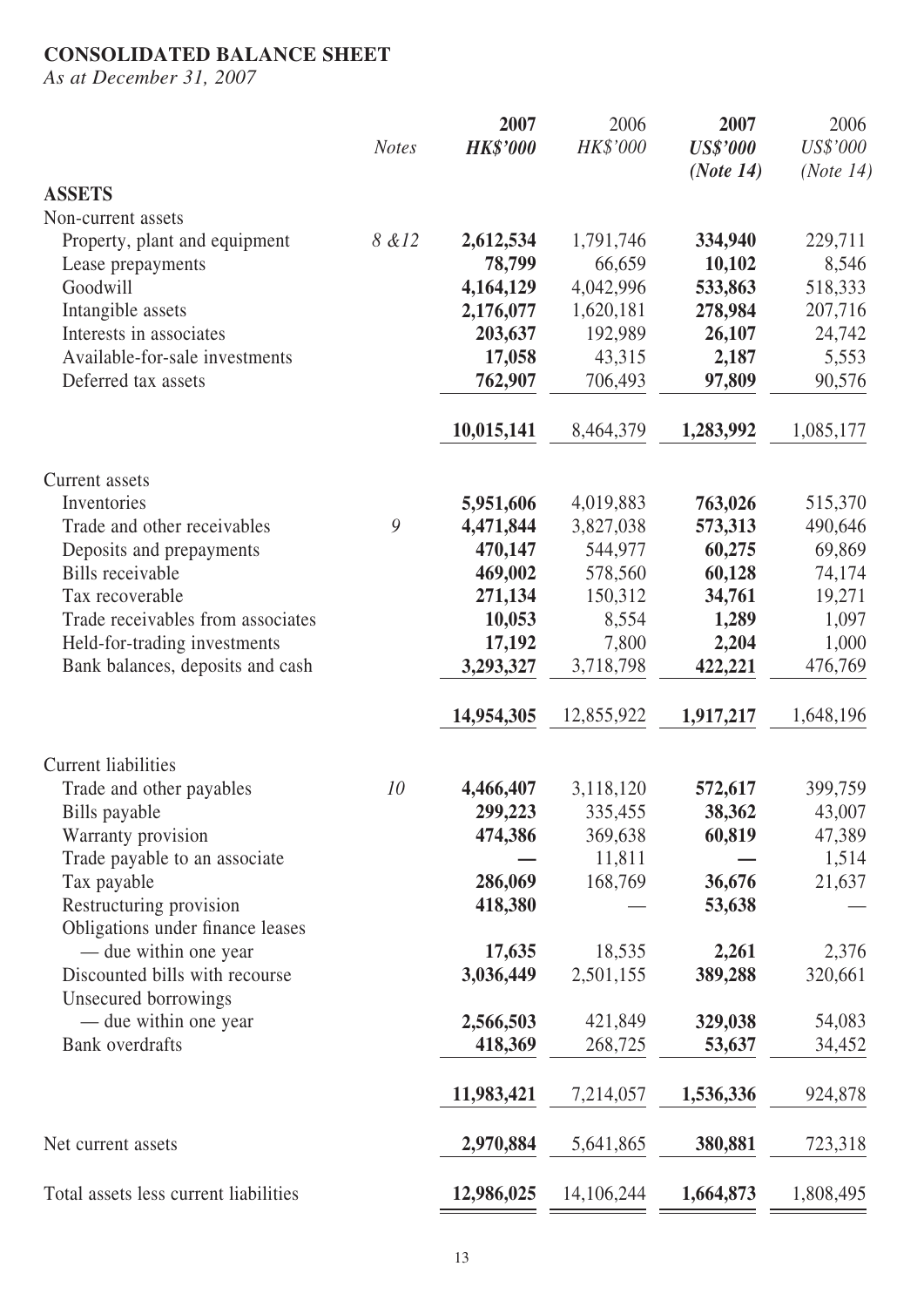|                                              | <b>Note</b> | 2007<br><b>HK\$'000</b> | 2006<br>HK\$'000 | 2007<br><b>US\$'000</b><br>(Note 14) | 2006<br>US\$'000<br>(Note 14) |
|----------------------------------------------|-------------|-------------------------|------------------|--------------------------------------|-------------------------------|
| <b>CAPITAL AND RESERVES</b>                  |             |                         |                  |                                      |                               |
| Share capital                                | 11          | 150,125                 | 146,522          | 19,247                               | 18,785                        |
| Reserves                                     |             | 6,770,000               | 6,850,008        | 867,947                              | 878,208                       |
| Equity attributable to equity                |             |                         |                  |                                      |                               |
| holders of the parent                        |             | 6,920,125               | 6,996,530        | 887,194                              | 896,993                       |
| Minority interests                           |             | 91,303                  | 81,445           | 11,706                               | 10,442                        |
| Total equity                                 |             | 7,011,428               | 7,077,975        | 898,900                              | 907,435                       |
| <b>NON-CURRENT LIABILITIES</b>               |             |                         |                  |                                      |                               |
| Obligations under finance leases             |             |                         |                  |                                      |                               |
| - due after one year                         |             | 134,693                 | 125,529          | 17,268                               | 16,093                        |
| Convertible bonds                            |             | 98,299                  | 1,105,834        | 12,602                               | 141,774                       |
| Unsecured borrowings<br>— due after one year |             | 4,240,475               | 4,464,353        | 543,650                              | 572,353                       |
| Retirement benefit obligations               |             | 980,528                 | 834,087          | 125,709                              | 106,934                       |
| Deferred tax liabilities                     |             | 520,602                 | 498,466          | 66,744                               | 63,906                        |
|                                              |             | 5,974,597               | 7,028,269        | 765,973                              | 901,060                       |
|                                              |             | 12,986,025              | 14,106,244       | 1,664,873                            | 1,808,495                     |

# **NOTES TO THE FINANCIAL STATEMENTS**

## **1. Basis of Preparation and Accounting Policies**

In the current year, the Group has applied, for the first time, the following new standards ("HKAS" and "HKFRS"), amendment and interpretations ("HK(IFRIC)") (collectively referred to as the "new HKFRSs") issued by the Hong Kong Institute of Certified Public Accountants ("HKICPA"), which are effective for the Group's financial year beginning on January 1, 2007.

| HKAS 1 (Amendment) | Capital Disclosures                                |
|--------------------|----------------------------------------------------|
| <b>HKFRS 7</b>     | <b>Financial Instruments: Disclosures</b>          |
| HK(IFRIC)-Int 7    | Applying the Restatement Approach under HKAS 29    |
|                    | Financial Reporting in Hyperinflationary Economies |
| HK(IFRIC)-Int 8    | Scope of HKFRS 2                                   |
| HK(IFRIC)-Int 9    | <b>Reassessment of Embedded Derivatives</b>        |
| HK(IFRIC)-Int 10   | Interim Financial Reporting and Impairment         |
|                    |                                                    |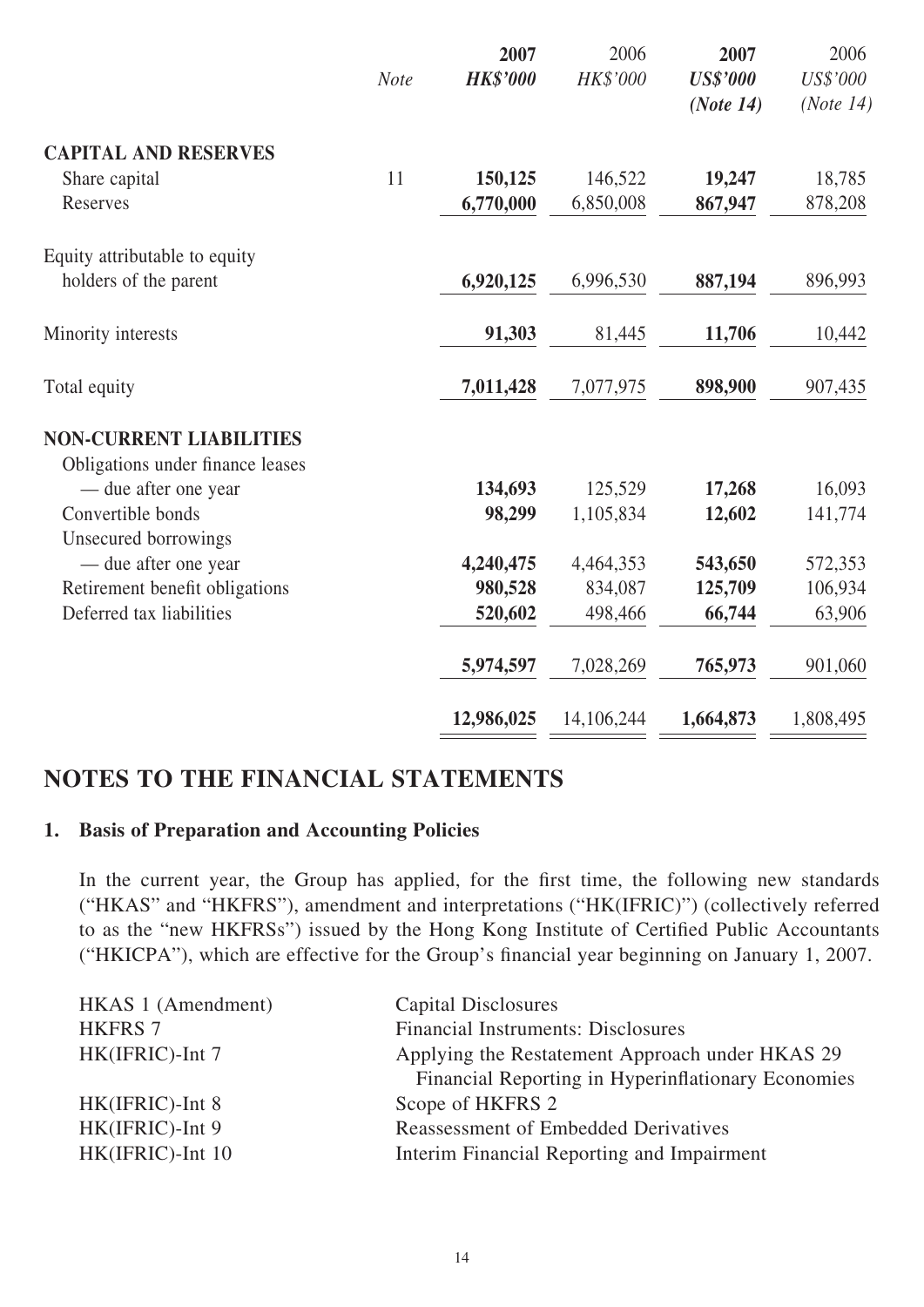The adoption of the new HKFRSs had no material effect on how the results and financial position for the current or prior accounting periods have been prepared. Accordingly, no prior period adjustment has been required.

The Group has applied the disclosure requirements under HKAS 1 (Amendment) and HKFRS 7 retrospectively. Certain information presented in the prior year under the requirements of HKAS 32 has been removed and the relevant comparative information based on the requirements of HKAS 1 (Amendment) and HKFRS 7 has been presented for the first time in the current year.

The Group has not early applied the following new and revised standards or interpretations that have been issued but are not yet effective.

| HKAS 1 (Revised)           | Presentation of Financial Statements <sup>1</sup>               |
|----------------------------|-----------------------------------------------------------------|
| HKAS 23 (Revised)          | Borrowing Costs <sup>1</sup>                                    |
| HKAS 27 (Revised)          | Consolidated and Separate Financial Statements <sup>2</sup>     |
| <b>HKFRS 2 (Amendment)</b> | Vesting Conditions and Cancellations <sup>1</sup>               |
| HKFRS 3 (Revised)          | Business Combinations <sup>2</sup>                              |
| <b>HKFRS 8</b>             | Operating Segments <sup>1</sup>                                 |
| HK(IFRIC)-Int 11           | HKFRS $2 -$ Group and Treasury Share Transactions <sup>3</sup>  |
| HK(IFRIC)-Int 12           | Service Concession Arrangements <sup>4</sup>                    |
| HK(IFRIC)-Int 13           | Customer Loyalty Programmes <sup>5</sup>                        |
| HK(IFRIC)-Int 14           | HKAS 19 – The Limit on a Defined Benefit Asset,                 |
|                            | Minimum Funding Requirements and their Interaction <sup>4</sup> |

1 Effective for annual periods beginning on or after January 1, 2009

2 Effective for annual periods beginning on or after July 1, 2009

3 Effective for annual periods beginning on or after March 1, 2007

4 Effective for annual periods beginning on or after January 1, 2008

5 Effective for annual periods beginning on or after July 1, 2008

HKAS 23 (Revised) eliminated the option available under the previous version of HKAS 23 to recognise all borrowing costs immediately as an expense. To the extent that borrowing costs relate to the acquisition, construction or production of a qualifying asset, HKAS 23 (Revised) requires that they be capitalised as part of the cost of that asset. All other borrowing costs should be expensed as incurred. The Group currently expenses all borrowing costs as incurred. As a result of the application of HKAS 23 (Revised), borrowing costs related to the acquisition, construction or production of a qualifying asset will be capitalized.

The adoption of HKFRS 3 (revised) may affect the accounting for business combination for which the acquisition date is on or after the beginning of the first annual reporting period beginning on or after 1 July 2009. HKAS 27 (revised) will affect the accounting treatment for changes in a parent's ownership interest in a subsidiary that do not result in a loss of control, which will be accounted for as equity transactions.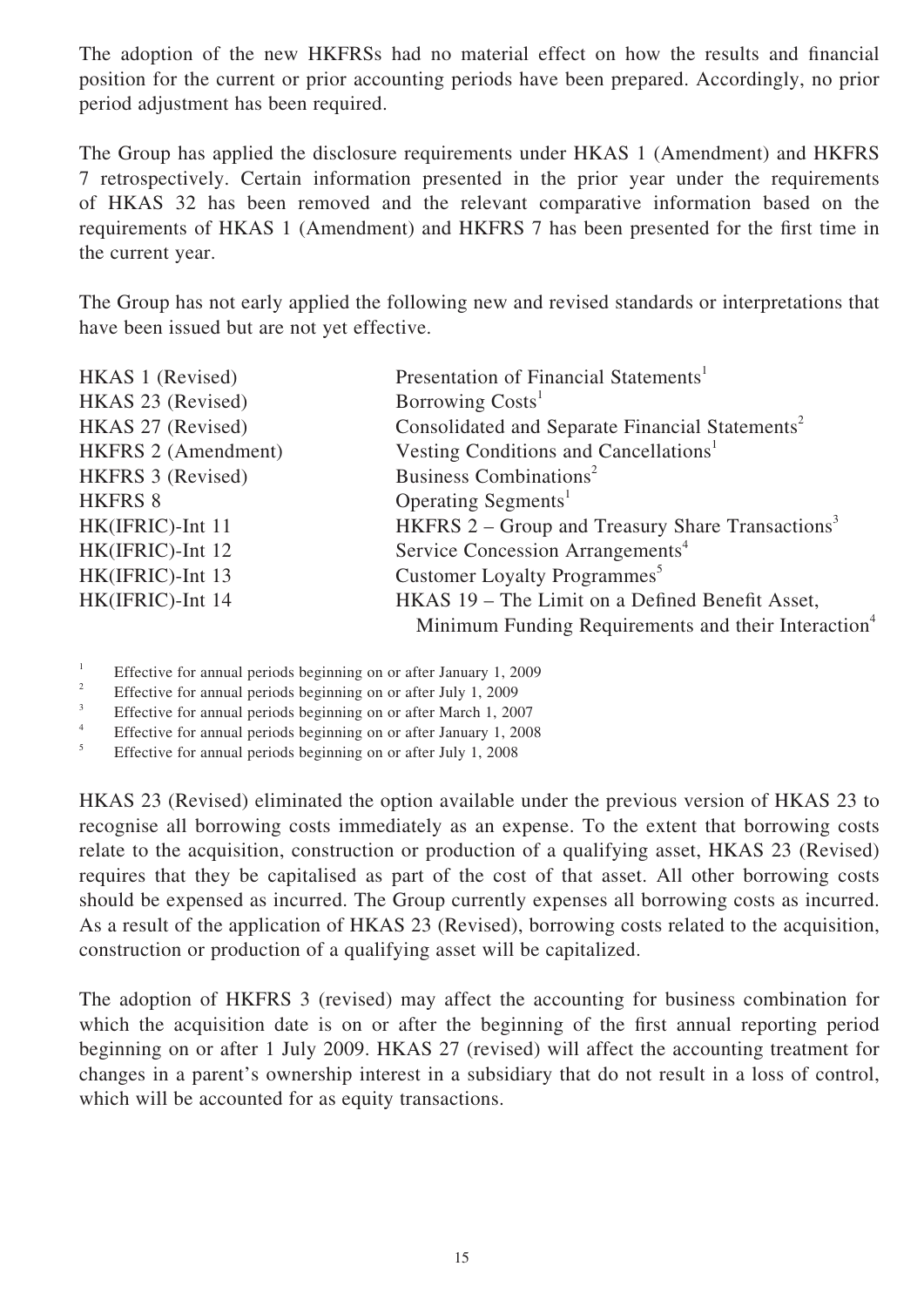The directors of the Company anticipated that the application of the other new or revised standards and interpretations will have no material impact on the results and the financial position of the Group.

# **2. Segment Information**

### **Income Statement**

*For the year ended December 31, 2007*

|                     | <b>Power</b><br>Equipment<br><b>HK\$'000</b> | <b>HK\$'000</b> | <b>Floor Care Eliminations Consolidated</b><br><b>HK\$'000</b> | <b>HK\$'000</b> |
|---------------------|----------------------------------------------|-----------------|----------------------------------------------------------------|-----------------|
| Turnover            |                                              |                 |                                                                |                 |
| External sales      | 16,877,407                                   | 7,897,580       |                                                                | 24,774,987      |
| Inter-segment sales | 4,818                                        | 252,646         | (257, 464)                                                     |                 |
| Total               | 16,882,225                                   | 8,150,226       | (257, 464)                                                     | 24,774,987      |

Inter-segment sales are charged at prevailing market rates.

| Result                         |           |            |            |
|--------------------------------|-----------|------------|------------|
| Segment results before         |           |            |            |
| restructuring costs and other  |           |            |            |
| restructuring and              |           |            |            |
| transition costs               | 1,225,677 | 146,562    | 1,372,239  |
| Restructuring costs            | (267,783) | (400, 698) | (668, 481) |
| Other restructuring and        |           |            |            |
| transition costs               | (40, 346) | (34, 191)  | (74, 537)  |
| Segment results after          |           |            |            |
| restructuring costs and other  |           |            |            |
| restructuring and              |           |            |            |
| transition costs               | 917,548   | (288, 327) | 629,221    |
| Finance costs                  |           |            | (459,779)  |
| Share of results of associates |           |            | (270)      |
| Profit before taxation         |           |            | 169,172    |
| Taxation                       |           |            | (38,999)   |
| Profit for the year            |           |            | 130,173    |
|                                |           |            |            |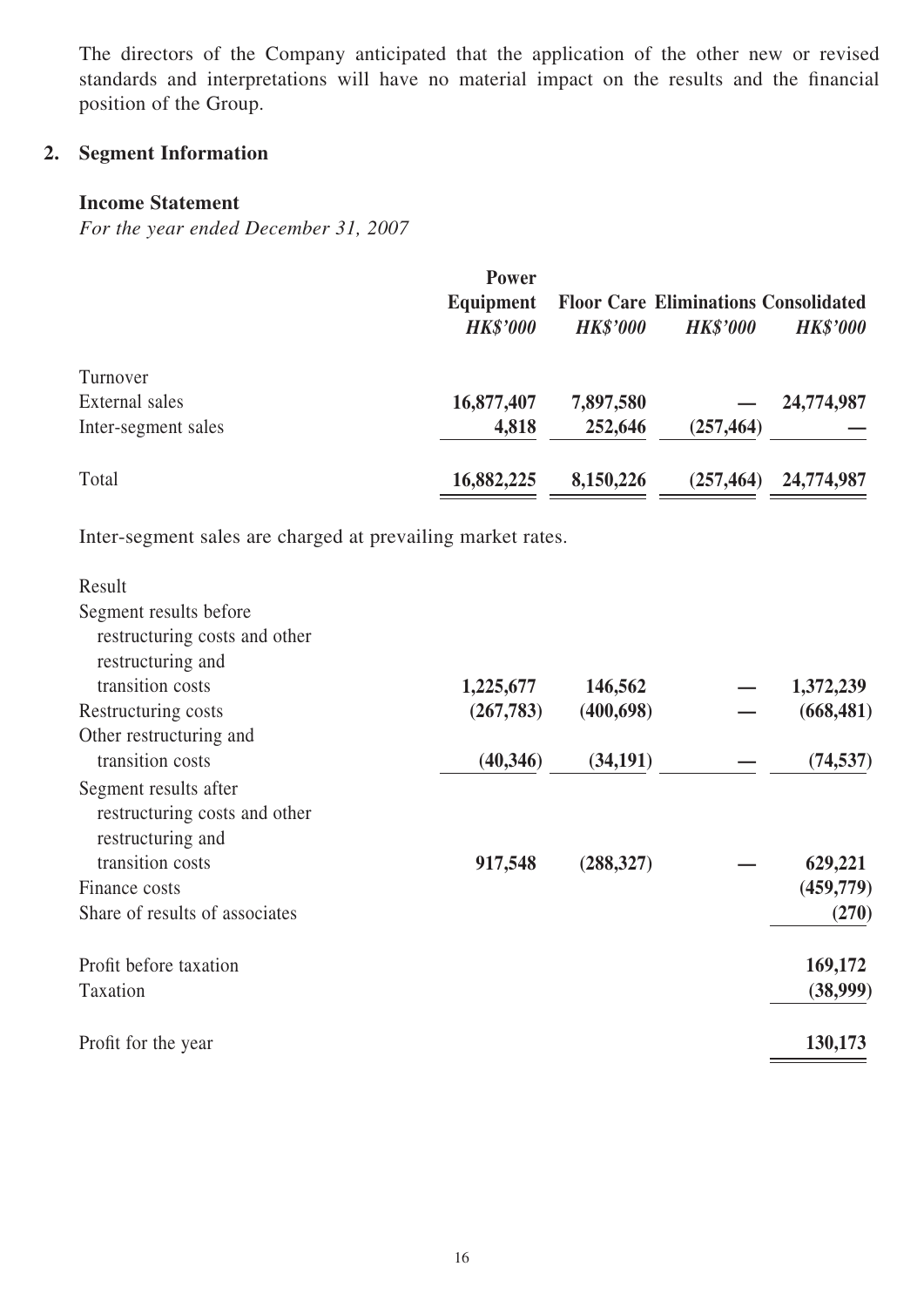### *For the year ended December 31, 2006*

| Power           |                 |                 |                                      |
|-----------------|-----------------|-----------------|--------------------------------------|
| Equipment       |                 |                 |                                      |
| <b>HK\$'000</b> | <b>HK\$'000</b> | <b>HK\$'000</b> | HK\$'000                             |
|                 |                 |                 |                                      |
| 17, 115, 746    | 4,706,851       |                 | 21,822,597                           |
| 14,914          | 207,099         | (222, 013)      |                                      |
| 17,130,660      | 4,913,950       | (222, 013)      | 21,822,597                           |
|                 |                 |                 | Floor Care Eliminations Consolidated |

Inter-segment sales are charged at prevailing market rates.

| 1,462,030 | 193,630 | 1,655,660  |
|-----------|---------|------------|
|           |         | (391, 679) |
|           |         | (895)      |
|           |         | 1,263,086  |
|           |         | (184, 017) |
|           |         | 1,079,069  |
|           |         |            |

The segment of Laser and Electronics was grouped under Floor Care as the Group management has concluded that both segments were having the same marketing channels and were enhancing the consumer household branding category in a wide range of product.

|                                  | <b>Turnover</b> |            |  |
|----------------------------------|-----------------|------------|--|
|                                  | 2007            | 2006       |  |
|                                  | <b>HK\$'000</b> | HK\$'000   |  |
| By geographical market location: |                 |            |  |
| North America                    | 18,103,801      | 16,081,779 |  |
| Europe                           | 5,688,905       | 4,594,386  |  |
| Other countries                  | 982,281         | 1,146,432  |  |
|                                  | 24,774,987      | 21,822,597 |  |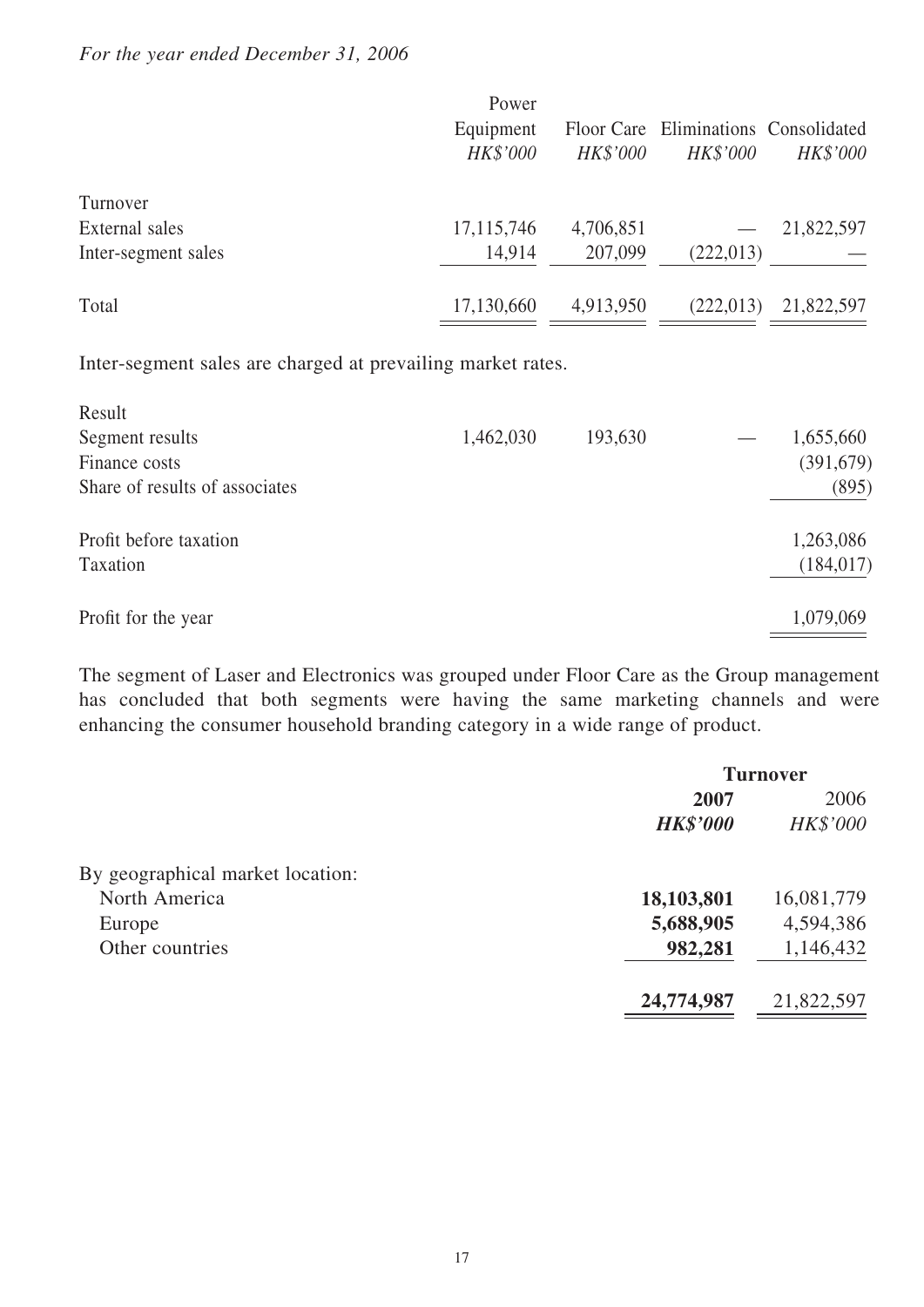### **3. Other Income**

Other income included settlement of a disputed legal matter. The settlement agreement contains non-disclosure terms concerning the nature of the dispute, the parties to the dispute and other terms of the agreement. Other income also included discount on acquisition arising on acquisition of subsidiaries taken to income amounted to HK\$49,340,000.

Other than the disclosure of above items, the amount also included various releasing of overprovided accrued obligations and liabilities.

### **4. Finance Costs**

**5. Taxation** 

|                                                              | 2007            | 2006            |
|--------------------------------------------------------------|-----------------|-----------------|
|                                                              | <b>HK\$'000</b> | <b>HK\$'000</b> |
| Interest on:                                                 |                 |                 |
| Bank loans and overdrafts wholly repayable within five years | 224,724         | 129,075         |
| Obligations under finance leases                             | 9,567           | 6,805           |
| Fixed interest rate notes                                    | 239,940         | 228,272         |
| Effective interest expense on convertible bonds              | 14,385          | 27,527          |
| Total interest                                               | 488,616         | 391,679         |
| Debt extinguishment gain                                     | (28, 837)       |                 |
|                                                              | 459,779         | 391,679         |
| <b>Taxation</b>                                              |                 |                 |
|                                                              | 2007            | 2006            |
|                                                              | <b>HK\$'000</b> | HK\$'000        |
| The total tax charge (credit) comprises:                     |                 |                 |
| Hong Kong Profits Tax                                        | 98,575          | 56,085          |
| <b>Overseas Tax</b>                                          | (22,918)        | 184,649         |
| Deferred Tax                                                 | (36, 658)       | (56, 717)       |
|                                                              | 38,999          | 184,017         |

Hong Kong profits tax is calculated at  $17.5\%$  of the estimated assessable profits for both years. Taxation arising in other jurisdictions is calculated at the rates prevailing in the relevant jurisdictions.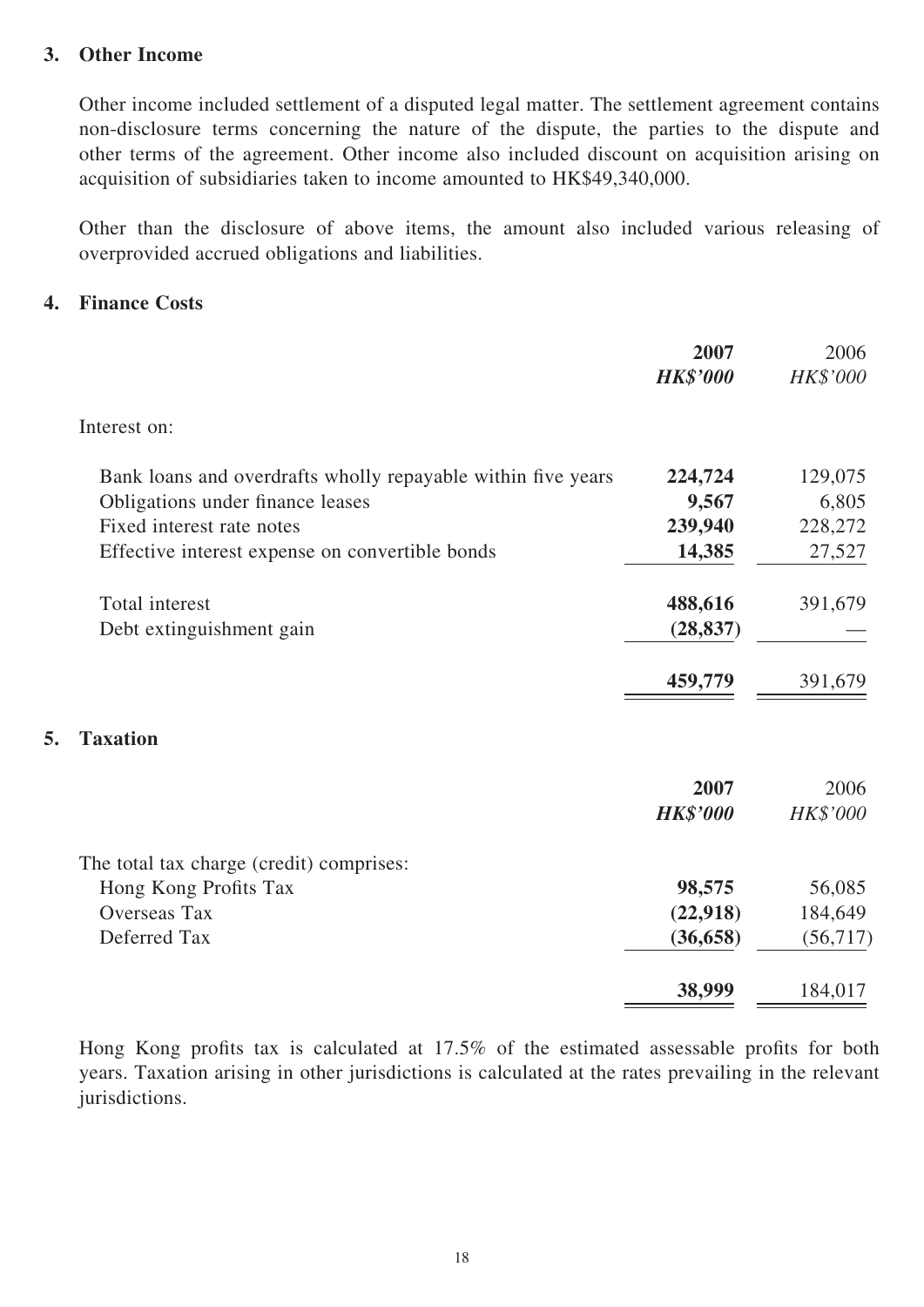### **6.** Profit for the Year

|                                                         | 2007            | 2006            |
|---------------------------------------------------------|-----------------|-----------------|
|                                                         | <b>HK\$'000</b> | <b>HK\$'000</b> |
| Profit for the year has been arrived at after charging: |                 |                 |
| Depreciation of property, plant and equipment           | 559,972         | 451,278         |
| Amortization of lease prepayments                       | 1,544           | 1,402           |
| Amortization of intangible assets                       | 130,940         | 89,417          |
| Staff costs                                             | 2,752,149       | 2,170,339       |

Staff costs disclosed above do not include an amount of HK\$434,599,000 (2006: HK\$285,968,000) relating to research and development activities, which is included under research and development costs.

#### **7. Earnings per Share**

The calculation of the basic and diluted earnings per share attributable to the ordinary equity holders of the parent is based on the following data:

|                                                                  | 2007                        | 2006       |
|------------------------------------------------------------------|-----------------------------|------------|
|                                                                  | <b>HK\$'000</b>             | HK\$'000   |
| Earnings for the purpose of basic earnings per share:            |                             |            |
| Profit for the year attributable to equity holders of the parent | 125,257                     | 1,071,864  |
| Effect of dilutive potential ordinary shares:                    |                             |            |
| Effective interest on convertible bonds                          | 14,385                      | 22,710     |
| Debt extinguishment gain                                         | (28, 837)                   |            |
| Earnings for the purpose of diluted earnings per share           | 110,805                     | 1,094,574  |
| Weighted average number of ordinary shares                       |                             |            |
| for the purpose of basic earnings per share                      | 1,490,103,389 1,464,595,829 |            |
| Effect of dilutive potential ordinary shares:                    |                             |            |
| Share options                                                    | 1,071,527                   | 30,435,277 |
| Convertible bonds                                                | 5,722,679                   | 65,922,585 |
| Weighted average number of ordinary shares for the               |                             |            |
| purpose of diluted earnings per share                            | 1,496,897,595 1,560,953,691 |            |

#### **8. Additions of Property, Plant and Equipment**

During the year, the Group spent approximately HK\$860 million (2006: HK\$473 million) on the acquisition of property, plant and equipment.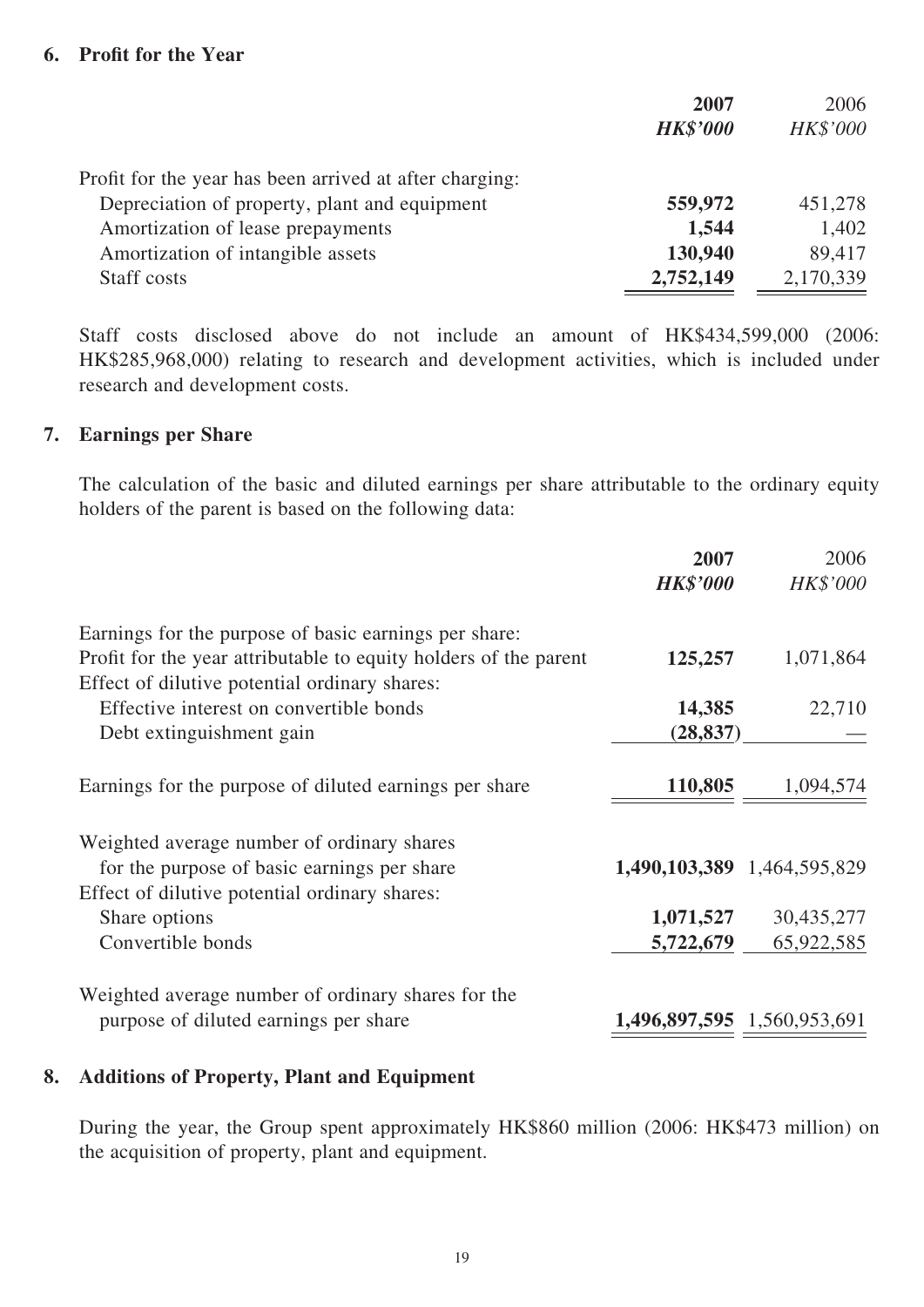## **9. Trade and Other Receivables**

The Group has a policy of allowing credit periods ranging from 60 days to 120 days. The aged analysis of trade receivables is as follows:

|                         | 2007            | 2006      |
|-------------------------|-----------------|-----------|
|                         | <b>HK\$'000</b> | HK\$'000  |
| $0$ to 60 days          | 3,711,634       | 3,143,989 |
| $61$ to 120 days        | 300,597         | 230,131   |
| 121 days or above       | 175,953         | 103,977   |
| Total trade receivables | 4,188,184       | 3,478,097 |
| Other receivables       | 283,660         | 348,941   |
|                         | 4,471,844       | 3,827,038 |

## **10. Trade and Other Payables**

The aged analysis of trade payables is as follows:

|                      | 2007            | 2006      |
|----------------------|-----------------|-----------|
|                      | <b>HK\$'000</b> | HK\$'000  |
| $0$ to 60 days       | 1,947,377       | 1,345,473 |
| $61$ to $120$ days   | 370,703         | 91,696    |
| 121 days or above    | 43,254          | 30,547    |
| Total trade payables | 2,361,334       | 1,467,716 |
| Other payables       | 2,105,073       | 1,650,404 |
|                      | 4,466,407       | 3,118,120 |